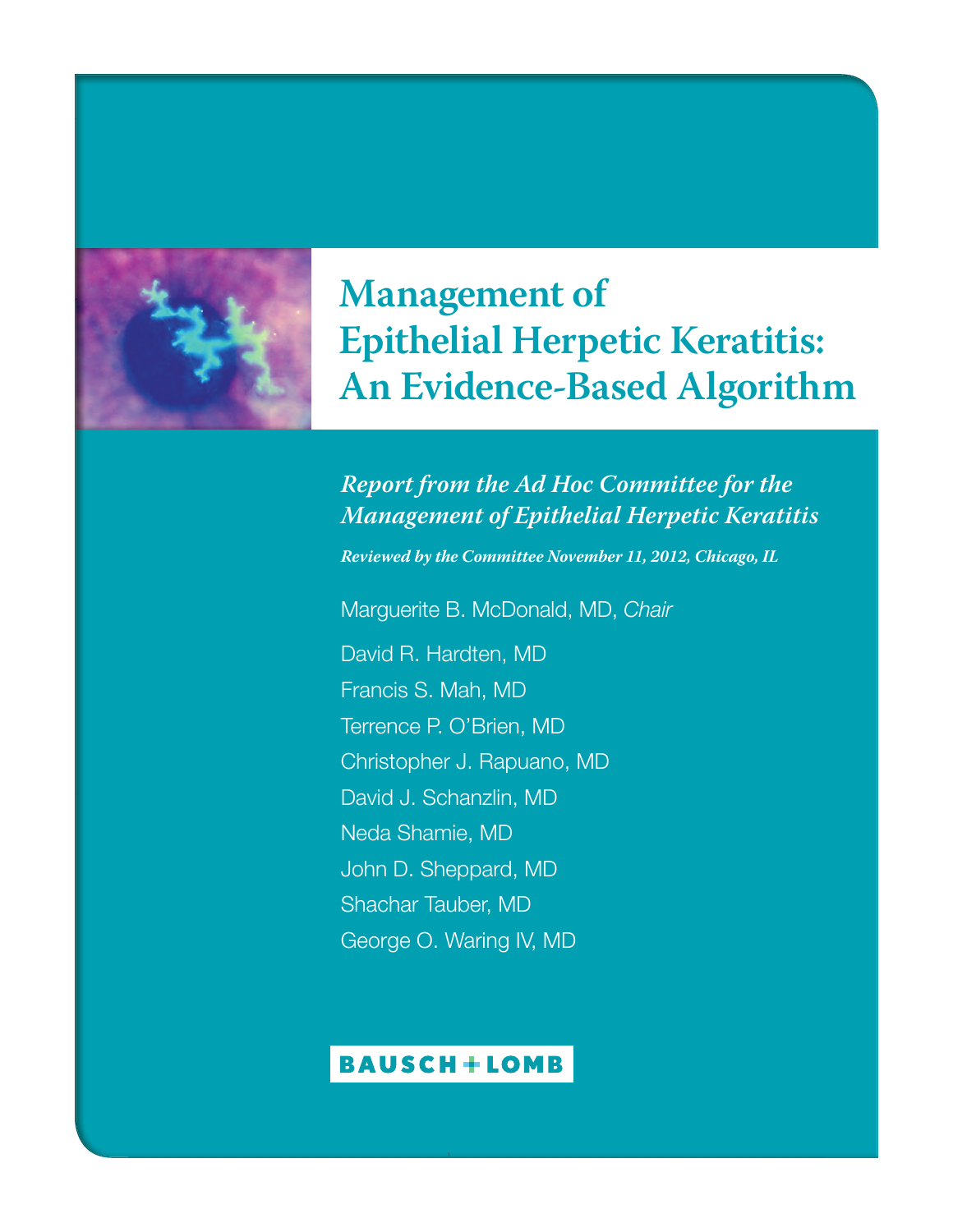#### Rationale for development

Aims of Antiviral Therapy for the Treatment of Epithelial **Herpetic Keratitis** 

> Effective and efficient viral inhibition

High antiviral concentration at the site of infection

Selectivity for virus-infected cells Minimize ocular and

systemic toxicity

Convenience of administration

Ocular infection with herpes simplex virus (HSV) affects approximately 400,000 individuals in the US and is a leading infectious cause of corneal blindness in the developed world.<sup>1</sup> Of the various presentations of HSV eye disease, herpetic keratitis (HK) is the most common and, in its most severe form, is a major indication for corneal transplantation.1 Approximately 20,000 new cases and 48,000 recurrences of HK are diagnosed each year in the US, although other estimates suggest a higher incidence.2,3 A relatively uncommon condition, comprehensive ophthalmologists and optometrists may see only a handful of HK patients each year. Nonetheless, its recognition and management are critical due to its potential to progress and cause corneal scarring that can permanently compromise eyesight.

Accurate diagnosis and appropriate treatment can lead to better outcomes. Optimal management of epithelial (also called "dendritic") HK starts with establishing a diagnosis as soon as possible. Accurate characterization of disease extent prevents the misuse of potentially harmful treatments, such as corticosteroids, when they are not appropriate. Once the diagnosis of dendritic HK has been made, the goal of antiviral therapy is to provide effective and efficient viral inhibition at the site of infection, with minimal ocular or systemic toxicity, in a dosing form that is convenient and comfortable.

Clinician surveys have shown considerable variability in the treatment of HK.<sup>4,5</sup> This

algorithm for the diagnosis and pharmaceutical treatment of epithelial HK (dendritic ulcers) was developed to address discrepancies in clinical practice and move the medical and patient communities closer to their goal of reduced HSV-related ocular morbidity.

#### **REFERENCES**

- 1. Toma HS, Murina AT, Areaux RG Jr, et al. Ocular HSV-1 latency, reactivation and recurrent disease. *Semin Ophthalmol.* 2008;23:249-273.
- 2. Liesegang TJ. Herpes simplex virus epidemiology and ocular importance. *Cornea.* 2001;20:1-13.
- 3. Young RC, Hodge DO, Liesegang TJ, Baratz KH. Incidence, recurrence, and outcomes of herpes simplex virus eye disease in Olmsted County, Minnesota, 1976-2007: the effect of oral antiviral prophylaxis. *Arch Ophthalmol.* 2010;128:1178-1183.
- 4. Guess S, Stone DU, Chodosh J. Evidence-based treatment of herpes simplex virus keratitis: a systematic review. *Ocul Surf.* 2007;5:240-250.
- 5. Wilhelmus KR. Antiviral treatment and other therapeutic interventions for herpes simplex virus epithelial keratitis. Cochrane Database of Systematic Reviews 2010, Issue 12.

#### Goals of this manuscript

- To clarify the current understanding of the management of epithelial HK (dendritic ulcers) based on a review of the literature
- To examine the evidence for different approaches to managing the disease
- To present a practical algorithm for the diagnosis and pharmaceutical management of epithelial HK (ie, HK without stromal involvement)

#### **COMMITTEE MEMBERS**



Marguerite B. McDonald, MD, *Chair*, is a cornea specialist with Ophthalmic Consultants of Long Island, Lynbrook, NY. She is a clinical professor of ophthalmology at the New York University Langone Medical Center, New York, NY, and an adiunct clinical professor of ophthalmology at the Tulane University Health Sciences Center, New Orleans, LA.



David R. Hardten, MD, is a founding partner and director of clinical research at Minnesota Eye Consultants, Minneapolis, MN. He is an adjunct associate professor of ophthalmology at the University of Minnesota Medical School, and an adiunct professor at the Illinois College of Optometry, Chicago, IL.



Francis S. Mah, MD, is director of the cornea and external disease service and co-director of the refractive surgery service at the Scripps Clinic, La Jolla, CA. He is a consultant to the Charles T. Campbell Eye Microbiology Laboratory of the University of Pittsburgh Medical Center.



Terrence P. O'Brien, MD, is Charlotte Breyer Rodgers Distinguished Chair in Ophthalmology and co-director of ocular microbiology at Bascom Palmer Eye Institute of the University of Miami School of Medicine, Palm Beach, FL.



Christopher J. Rapuano, MD, is director of the cornea service and co-director of refractive surgery at the Wills Eye Institute, Philadelphia, PA, and a professor of ophthalmology at Jefferson Medical College of Thomas Jefferson University, Philadelphia, PA.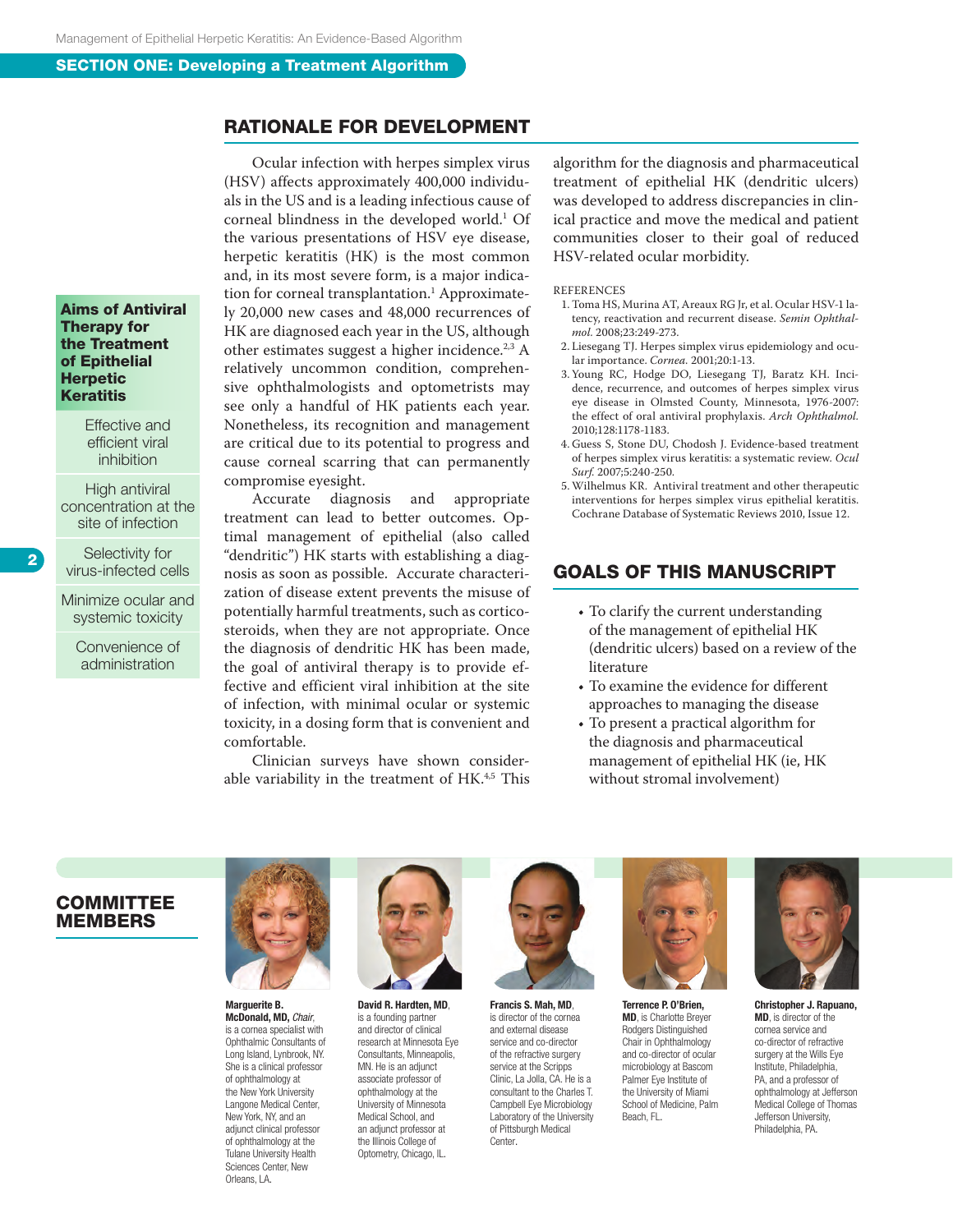#### Introduction: Herpetic Keratitis in the US

#### Herpes Simplex

HSV types 1 and 2, the viruses responsible for dendritic HK, are among the eight members of the herpes family known to infect humans. Other viruses in the herpes family associated with ocular morbidity include varicella zoster virus (VZV), cytomegalovirus (CMV), and Epstein-Barr virus (EBV). Typically, ocular herpetic infection is life-long, with the initial infection followed by periods of latency. HSV ocular disease—whether a primary infection or a secondary reactivation—can take the form of blepharitis, conjunctivitis, epithelial keratitis, stromal or endothelial keratitis, or uveitis.<sup>1</sup>

HSV is globally endemic. Historical refer-

#### Process of algorithm **DEVELOPMENT**

Content for *Management of Epithelial Herpetic Keratitis: An Evidence-Based Algorithm* was developed in advance and finalized at a meeting on November 11, 2012 in Chicago, IL attended by expert eye physicians with specialization in corneal and infectious disease. The content was developed from material in the PubMed database of English-language literature relevant to the topic and the clinical expertise of the committee.

Committee members: Marguerite B. McDonald, MD (chair), David R. Hardten, MD, Francis S. Mah, MD, Terrence P. O'Brien, MD, Christopher J. Rapuano, MD, David J. Schanzlin, MD, Neda Shamie, MD, John D. Sheppard, MD, Shachar Tauber, MD, and George O. Waring IV, MD.

ences extend as far back as Hippocrates, whose descriptions of spreading skin lesions gave us the Latinized *herpes* from the Greek *herpein*, "to crawl."2 Humans are the only natural reservoir of HSV.3 HSV-1 is most associated with lesions in the facial area, and HSV-2 with genital outbreaks, although an increasing proportion of genital infections are caused by HSV-1.3,4

The initial infection typically results from direct or indirect contact with lesions, salivary droplets, or genital secretions of a virus-shedding carrier.5 In the clinic, careful hand-washing and swabbing instruments with isopropyl alcohol or sodium hypochlorite can prevent inadvertent transmission to uninfected persons.<sup>6</sup>

Following initial infection, HSV-1 establishes lifelong latency in the trigeminal ganglion near the ventral area of the brainstem. Latent virus has the potential to reactivate and travel back down the the trigeminal nerve to cause an ocular recurrence.7

#### Changing Epidemiology

HSV-1 was once almost universally acquired in infancy. That appears to still be true in developing nations, but epidemiological studies suggest that primary acquisition of HSV-1 is becoming progressively delayed in industrialized countries. German researchers identifying HSV-1 in the trigeminal ganglia of cadavers found it in just 18% of those under 20 years of age, but in up to 100% of those 60 or older.<sup>8</sup>

Epidemiological studies in Minnesota suggest that approximately 400,000 Americans have developed ocular HSV disease, with about 20,000 new cases and 48,000 recurrences

Ocular HSV Disease: Epidemiology in the US<sup>1,4</sup>

**Prevalence** 

#### 400,000

Incidence of new cases per year

#### 20,000

Incidence of recurrent cases per year

48,000

3

Proportion involving the corneal epithelium

72%



David J. Schanzlin, MD, is a cornea specialist and refractive surgeon at the Gordon Weiss Schanzlin Vision Institute, San Diego, CA. He was a professor of ophthalmology and director of keratorefractive surgery at the Shiley Eye Center, University of California, San Diego.



Neda Shamie, MD, is an associate professor of ophthalmology and medical director of Doheny Eye Institute, Beverly Hills, CA.



John D. Sheppard, MD, MMSc, is a president of Virginia Eye Consultants, Norfolk, VA, and a professor of ophthalmology at Eastern Virginia Medical School.



Shachar Tauber, MD, is a corneal and refractive surgeon and director of ophthalmic research at Mercy Medical Center, Springfield, MO.



George O. Waring IV, MD, is an assistant professor of ophthalmology and director of refractive surgery at the Medical University of South Carolina Storm Eye Institute and medical director of the Magill Vision Center, Charleston, SC.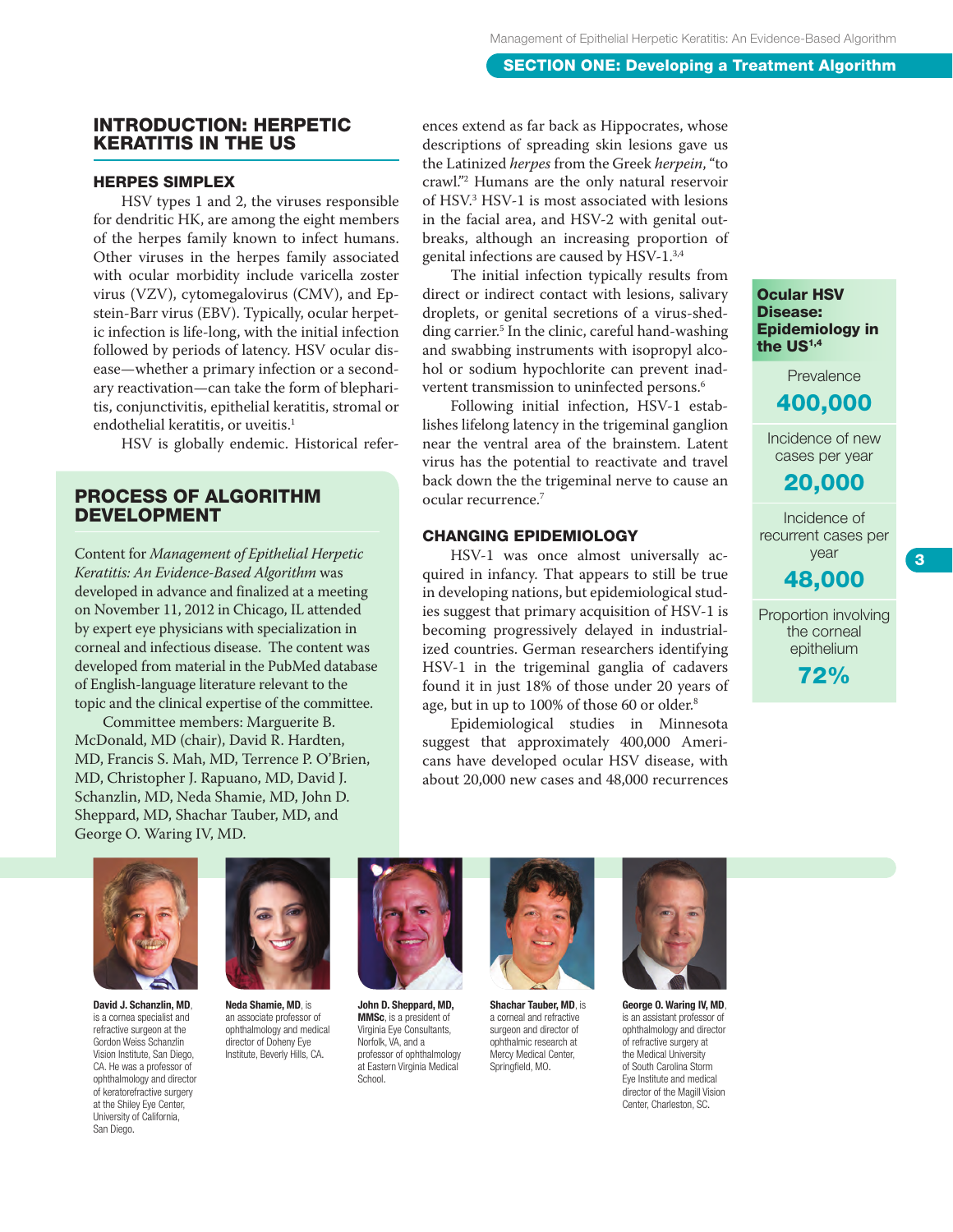#### Variables Influencing HSV Infection and **Reactivation**

#### Host factors: **Genetics** Immunity Hormonal influences

#### Viral factors

Triggers: UV light Local trauma

4

#### Common Symptoms of Herpetic Keratitis

**Redness** 

Serous discharge

**Photophobia** 

Foreign body sensation

Blurry vision

Pain (may be severe, mild, or absent)

Typically unilateral

diagnosed each year.<sup>3,4</sup> More than one ocular site may be involved; breakdown of the Minnesota data suggests that approximately 72% of ocular HSV disease involves the corneal epithelium; 41%, the lid or conjunctiva; 12%, the corneal stroma; and 9%, the iris and associated uveal tract.<sup>1</sup>

A retrospective study at the Cullen Eye Institute found recurrence rates in children to be similar to those in adults, although there was a higher risk of bilateral involvement among children (26%).<sup>9</sup>

Corneal transplantation is the most common form of tissue transplantation in the US and carries a high rate of success. However, complications due to recurrent and newly acquired HSV infection may occur.<sup>10</sup> Among corneal transplant recipients with ocular HSV, between 2% and 7% experience HSV reactivation and recurrent disease. Further, transmission of HSV by corneal transplant to a previously uninfected recipient is a rare but dreaded cause of primary graft failure.<sup>10,11</sup>

#### Reactivation and Ocular **INVOLVEMENT**

Primary HSV infections are almost never recognized as such at the time they occur. The vast majority of patients with ocular HSV infections, approximately 95% to 99% of cases, present with either the first ocular occurrence

secondary to a nonocular primary infection at a different site or as a recurrent ocular infection, with or without associated "cold sores" around the mouth or nose.<sup>1,4</sup>

Although latent infection is near ubiquitous in the adult population, less than a third of immunocompetent adults experience clinical disease, and a still smaller subset is prone to frequent recurrence. HSV-1 strains clearly vary in their predisposition to breaking latency.2 Studies have likewise revealed human gene variations that predispose individuals to oral lesion recurrences.<sup>12</sup> In addition, research has identified a variety of

reactivation triggers, including psychological stress, illness, fatigue, menstruation, trauma, immunosuppression, UV-B exposure, and hypokinesia.2 While patients may report psychological stress as a predictor of recurrence, the Herpetic Eye Disease Study (HEDS) failed to corroborate this association and attributed it to recall bias.<sup>13</sup>

Of particular importance to eye physicians

is the realization that intense light exposure can trigger recurrence of herpetic ocular disease and may partially explain its postoperative incidence after LASIK and PRK procedures.<sup>2,14,15</sup> While reported less, the local trauma of invasive procedures such as cataract removal and lamel-

lar keratoplasty likewise carry the risk of this complication.<sup>2,16</sup> Risk appears to be highest for patients who have previously<br>experienced ocular experienced herpes. However, patients with no history of ocular HSV can also present with this complication following ophthalmic surgery, and a patient history of frequent la-

#### Clinical Ocular HSV **Presentation**

**Primary** Mucocutaneous infection

with ocular involvement

#### Reactivation of latent infection

Initial ocular occurrence of nonocular primary, or Recurrent ocular infection

bial or nasal herpes may indicate a general predisposition to reactivation.

It is unclear whether topical ocular steroids can trigger reactivations of herpes virus in humans. According to studies performed in animals, ocular steroids themselves do not appear to trigger reactivation.<sup>17,18</sup> However, reactivation in the presence of steroids may be associated with unusually aggressive disease.<sup>19</sup>

#### Primary vs Recurrent Disease

HSV can cause an array of ocular disease states. Primary ocular infections typically involve rapidly spreading viral dendrites or geographic ulcers in the corneal epithelium, because there is no antibody in the tear film to act against the virus. In these cases there is no associated immune reaction to cloud the stroma or deeper ocular tissues.<sup>1</sup>

By contrast, recurrent infection can unfold against the background of a pre-primed immune response. In many cases, the recurrent disease remains confined to the epithelium in the form of infectious dendrites or geographic ulcers. In other cases, however, the immune reaction causes stromal edema, with invasion by lymphocytes, macrophages, and other white blood cells. This stromal immune reaction, which is often associated with corneal scarring, poses the greatest lasting threat to vision.<sup>1</sup> Studies suggest that 10% of patients with epithelial keratitis will go on to experience stromal disease within a year, and patients with a history of multiple recurrences remain at increased risk for future recurrences.<sup>20</sup>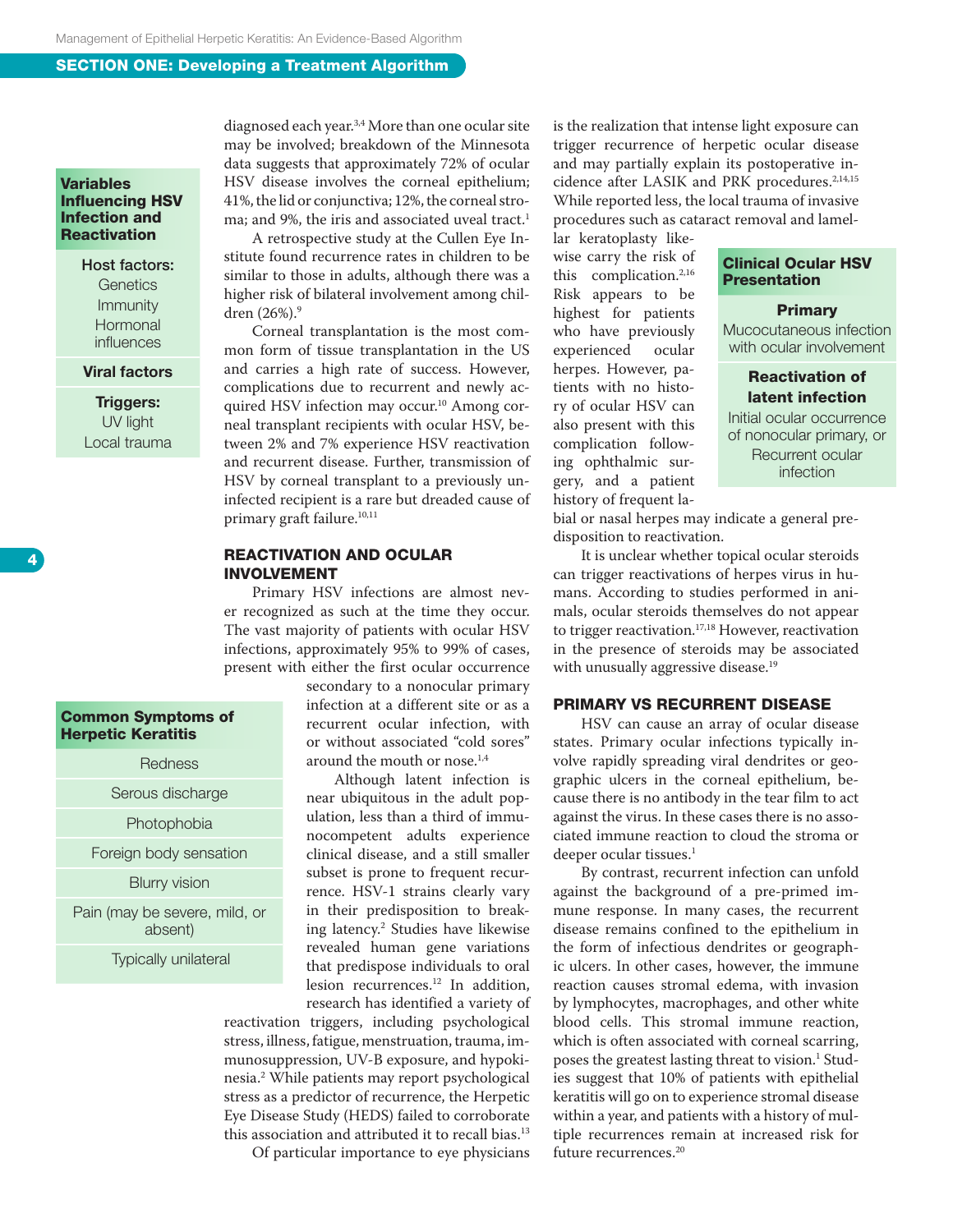#### Natural History of Epithelial H K

In some cases, dendritic keratitis may prog ress to form geographic lesions, marginal ker atitis, and/or trophic ulcers. Cases that involve deeper ocular tissues, including the corneal stroma and endothelium, require distinct evalu ative and therapeutic measures that are outside of the scope of this monograph.

#### references

- 1 . Pavan-Langston D. Part one: the research perspective. Ad vances in the management of ocular herpetic disease. Can deo Clinical/Science Communications. 2011;1-9.
- 2 . Toma HS, Murina AT, Areaux RG Jr, et al. Ocular HSV-1 la tency, reactivation and recurrent disease. *Semin Ophthal mol.* 2008;23:249-273.
- 3 . Pepose JS, Keadle TL, Morrison LA. Ocular herpes simplex: changing epidemiology, emerging disease patterns, and the potential of vaccine prevention and therapy. *Am J Ophthal mol.* 2006;141:547-557.
- 4 . Liesegang TJ. Herpes simplex virus epidemiology and ocu lar importance. *Cornea.* 2001;20:1-13.
- 5 . Nahmias A, Roisman B. Infection with herpes simplex vi ruses I&II. Part III. *N Engl J Med.* 1973;289:781-789.
- 6 . Nagington J, Sutehall GM, Whipp P. Tonometer disinfec tion and viruses. *Br J Ophthal.* 1983;67:674-676.
- 7 . Mott KR, Bresee CJ, Allen SJ, et al. Level of herpes simplex virus type 1 latency correlates with severity of corneal scar ring and exhaustion of CD8+ T cells in trigeminal ganglia of latently infected mice. *J Virol.* 2009;83:2246-2254.
- 8 . Liedtke W, Opalka B, Zimmermann CW, et al. Age distri bution of latent herpes simplex virus 1 and varicella-zos ter virus genome in human nervous tissue. *J Neurol Sci.* 1993;116:6-11.
- 9 . Chong E M, Wilhelmus KR, Matoba AY. Herpes simplex vi rus keratitis in children. *Am J Ophthalmol.* 2004;138:474- 475.
- 10. Remeijer L, Duan R, van Dun JM, et al. Prevalence and clini cal consequences of herpes simplex virus type 1 DNA in hu man cornea tissues. *J Infect Dis.* 2009;200:1-4.
- 11. Robert PY, Adenis JP, Denis F, et al. Transmission of virus es through corneal transplantation. *Clin Lab.* 2005; 51:419- 423.
- 12. Koelle DM, Magaret A, Warren T, et al. APO E geno type is associated with oral herpetic lesions but not genital or oral herpes simplex virus shedding. *Sex Transm Infect.* 2010;86:202-206.
- 13. Herpetic E ye Disease Study Group. Psychological stress and other potential triggers for recurrences of her pes simplex virus eye infections. *Arch Ophthalmol.* 2000; 118:1617-1625.
- 14. Asbell PA. Valacyclovir for the prevention of recurrent her pes simplex virus eye disease after excimer laser photoker atectomy. *Tr Am Ophth Soc.* 2000;98:285-303.
- 15. Levy J, Lapid-Gortzak R, Klemperer I, et al. Herpes simplex virus keratitis after laser in situ keratomileusis. *J Refract Surg.* 2005;21:400-402.
- 16. Patel N, Teng C, Sperber L, et al. New-onset herpes simplex virus keratitis after cataract surgery. *Cornea.* 2009; 28:108- 110.
- 17. Kibrick S, Takahashi G, Liebowitz H, et al. Local cortico steroid therapy and reactivation of herpetic keratitis. *Arch Ophthalmol.* 1971;86:694-9.
- 18. Ledbetter E C, Kice NC, Matusowa RB, Dubovi E J, Kim SG. The effect of topical ocular corticosteroid administration in dogs with experimentally induced latent canine herpes virus-1 infection. *Expl Eye Res.* 2010;90:711-7.
- 19. Beyer C F, Arens MQ, Hill JM, et al. Penetrating keratoplas ty in rabbits induces latent HSV-1 reactivation when corti costeroids are used. *Curr Eye Res.* 1989;8:1323-1329.
- 20. The Herpetic E ye Disease Study Group. A controlled trial of

oral acyclovir for the prevention of stromal keratitis or iritis<br>in patients with herpes simplex virus epithelial keratitis. The Epithelial Keratitis Trial. Arch Ophthalmol. 1997;115:703-12.

#### **DIAGNOSIS**

In nearly all cases, the diagnosis of epithelial HK is made entirely on clinical grounds with out the need for viral diagnostic testing. Even in academic centers HSV culture and advanced methods of viral detection are infrequently at tempted, with such methods typically limited to complicated or atypical cases. Patient histo ry and examination and, most importantly, the finding of an epithelial defect with the classic dendritic appearance on slit lamp examina tion, are typically sufficient to make the diag nosis. Most randomized, controlled trials that have evaluated antiviral therapy have likewise depended solely on clinical criteria for the HK diagnosis. 1

#### Clinical presentation

Patients with HK typically present with the classic signs and symptoms of ocular infection, including unilateral tearing, photophobia, gritty or "foreign body" sensation, and/or visual chang es.2,3,4 Patients may report ocular discomfort or pain. However, those with repeated recurrences may have reduced or absent corneal sensation due to damage to the terminal branches of the trigeminal nerve. Such patients may complain of mild discomfort, but little or no pain.<sup>1,5</sup> In the experience of the panel, intraocular pressure (IOP) may be elevated, particularly if associated with comorbid iritis.

Although unilateral in the great majority of cases, studies have found ocular HSV in both eyes in between 1% and 12% of cases, depending upon study criteria.<sup>6,7</sup> Bilateral or prolonged HK suggests the presence of a comorbid condition such as atopy, immunodeficiency, or immuno suppression related to transplantation. 6

#### Clinical History

Because nonocular primary HSV infec tions are almost never recognized as such, most patients are diagnosed with HK at the time of their first or a recurrent *ocular* infection. 6 In the experience of the panel, patients present ing with a first ocular occurrence are typically young adults, teenagers, or children.

Patients with reactivation of latent ocular HSV infection may be able to recall prior ocular outbreaks characterized by similar symptoms.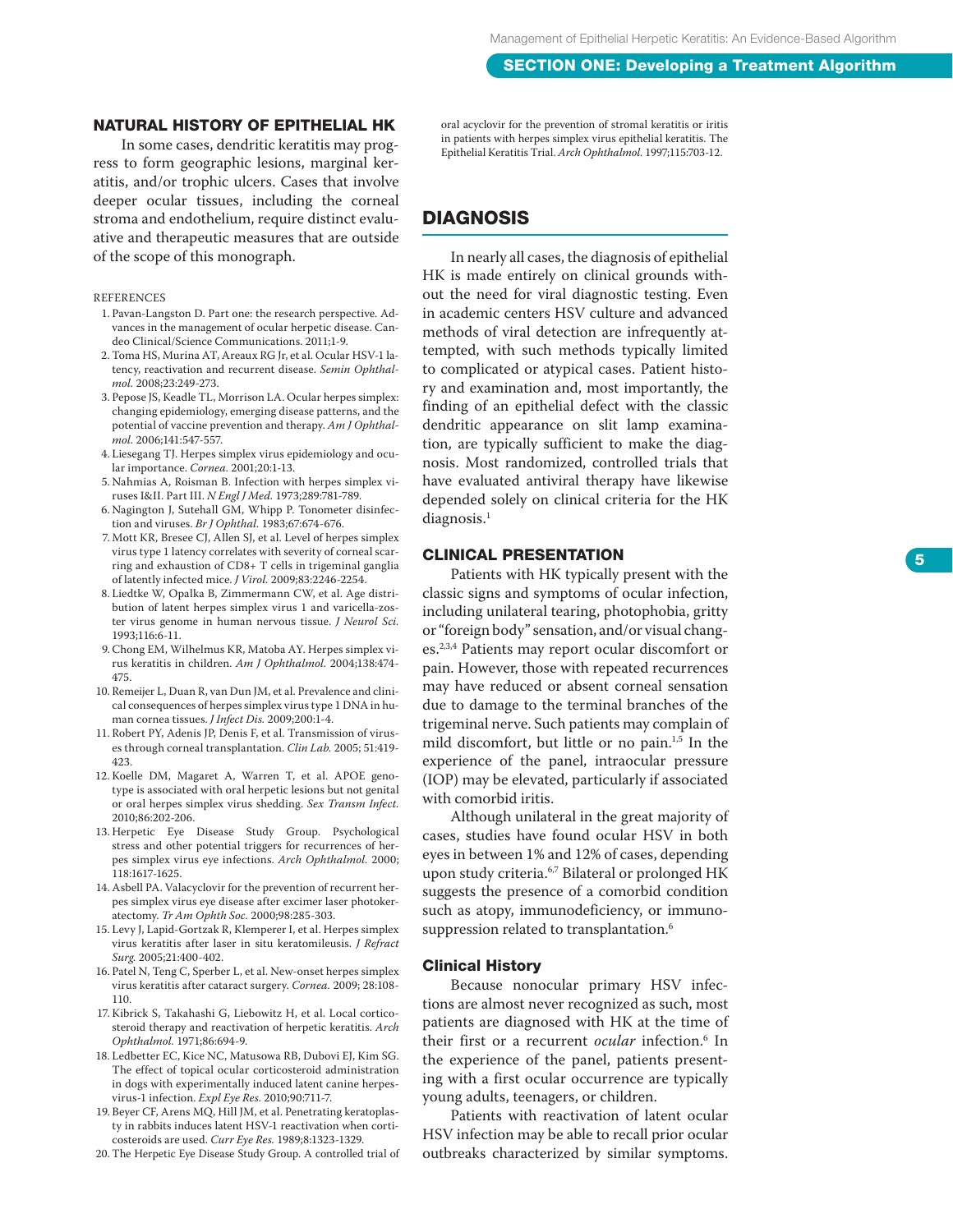Figure 1

In contrast, patients with primary ocular HSV infection or first ocular occurrence of a nonoc-



HSV dermatoblepharitis is commonly associated with primary ocular HSV infection. *(Image courtesy John D. Sheppard, MD.)* ular primary infection (eg, orolabial HSV infection) often have an unremarkable ocular and past medical history. Patients with reactivation of latent HSV may report antecedent ocular trauma or intense UV light exposure.<sup>8</sup>

#### Clinical Appearance

Most patients with their first episode of ocular HSV present with isolated keratitis. However concomitant infection of adjacent tissues may be evident, therefore a careful examination of the periocular skin, regional lymph nodes, and conjunctiva is appropriate.9 Examination of patients with primary infection or first ocular infection may reveal active or recently healed HSV dermatoblepharitis, blepharoconjunctivitis, or, rarely, conjunctivitis alone.<sup>9,10,11</sup> Dermatologic involvement—in the form of grouped vesicular

Figure 2



Two views of HSV follicular conjunctivitis. Follicular conjunctivitis may be caused by ocular HSV infection. *(Images courtesy Francis S. Mah, MD.)* or vesiculopustular eruption on the eyelid and adjacent skin—is common among patients with primary infection (Figure 1). Preauricular lymphadenopathy may also be present.<sup>1</sup> Isolated dermatoblepharitis or conjunctivitis may resolve spontaneously, or may progress to keratitis, typically within 7 to 10 days.<sup>9</sup> HSV conjuncti-

vitis can produce a follicular reaction indistinguishable from mild forms of adeno-<br>virus conjunctivitis conjunctivitis

(Figure 2). However, unlike adenovirus, HSV conjunctivitis rarely forms pseudomembranes. The presence of dendrites on the conjunctiva although not "classic" in appearance—can help confirm this diagnosis. With recurrence, conjunctivitis may occur without eyelid or corneal involvement; therefore HSV should be included in the differential diagnosis when patients present with follicular conjunctivitis alone.<sup>11</sup>

#### Corneal Staining

Topical instillation of water-soluble stains, such as fluorescein, rose bengal, and lissamine green B, aid in visualization of corneal and conjunctival defects and may be useful in the diagnosis of HK. Each of these agents has a unique chemical structure and set of properties that enables it to highlight distinct pathological features.12

Fluorescein is an orange dye that, when taken up by damaged epithelial cells and viewed under blue light, emits a bright green fluorescence. Fluorescein is used primarily to aid in the diagnosis of erosions, corneal abrasion, and keratitis. It may be applied to the cornea using fluorescein-impregnated filter paper or via 0.25% solution.12

Rose bengal solution may be used in the evaluation of dendritic herpetic keratitis, superficial punctate keratitis, and other conditions. Rose bengal stains damaged epithelial cells at the margins of HSV-induced dendritic ulcers bright red, but stains the ulcer base poorly. Recent research has shown

that rose bengal has a cytotoxic effect on animal and human corneal cells. It has also been shown to inhibit growth of protozoa, bacteria, and viruses. For this reason, tissue specimens for viral cultures or PCR should be taken *in advance* of diagnostic staining with rose bengal. Some advocate the use of topical anesthetics before rose bengal to prevent the ocular irritation associated with this dye; others argue that this may contribute to false positive staining results.<sup>12</sup>

#### Differential Diagnosis of HSV Keratitis

**Infectious** Non-HSV viral keratitis VZV EBV **CMV** *Acanthamoeba* keratitis Fungal keratitis Bacterial keratitis or infected corneal ulcer

**Noninfectious** Healing abrasion **Keratoconjunctivitis** medicamentosa Neurotrophic keratitis Exposure keratopathy Basement membrane dystrophy

Lissamine green is a synthetic dye with a staining profile similar to that of rose bengal.<sup>12</sup> Lissamine green stain is more easily seen over the white sclera than the black pupil so, like rose bengal, it is more helpful in visualizing conjunctival than corneal tissue. Lissamine green, however, has not demonstrated cytotoxicity to human cells and may be better tolerated by patients. Unlike rose bengal, lissamine green has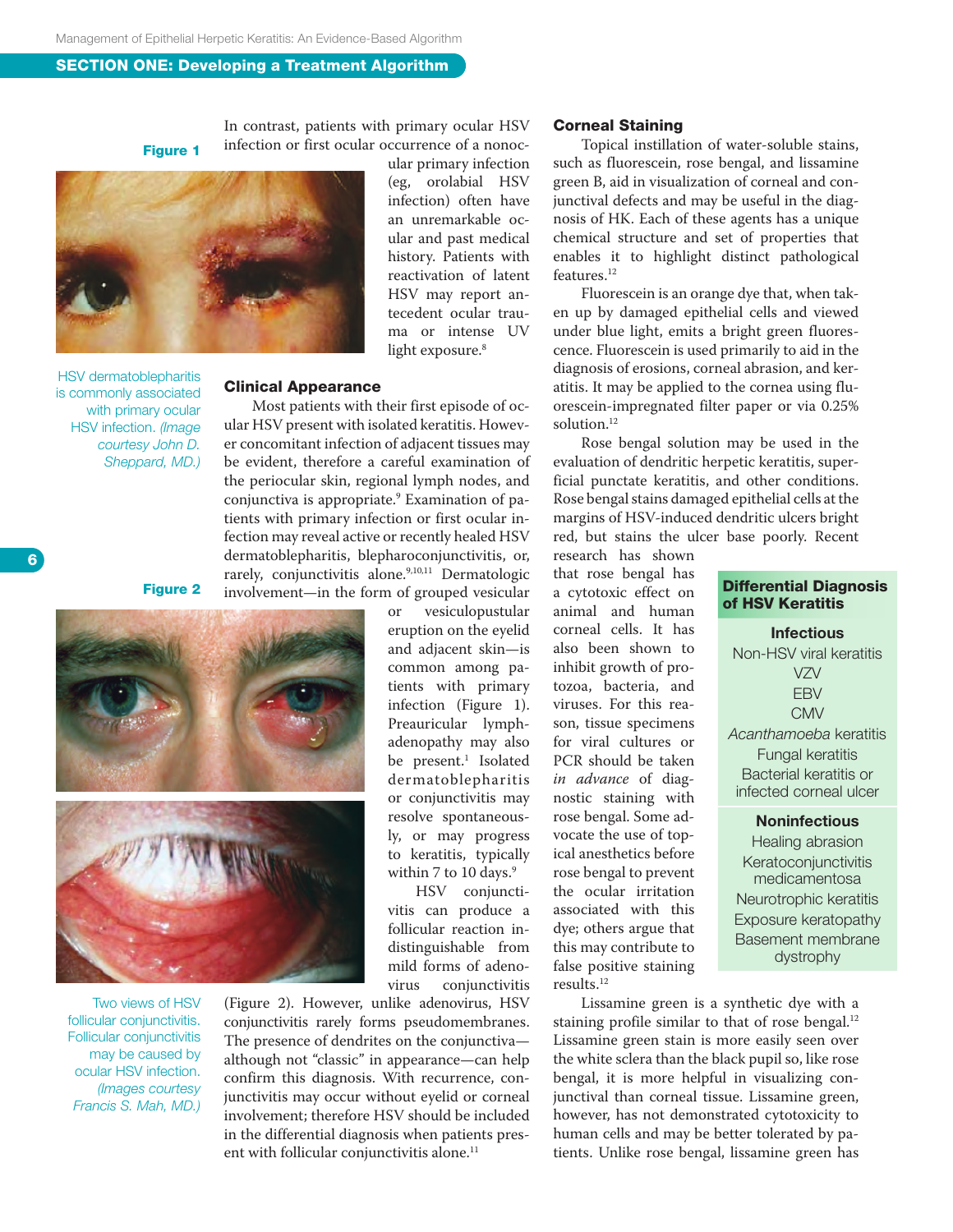not been shown to inhibit viral growth in vivo, although for reasons that are not known it may interfere with HSV detection by PCR.12,13 Viral contact with materials present in collection swabs may also contribute to inaccurate testing results. In order to minimize false negative findings, it is recommended that clinical specimens being tested for HSV by PCR be collected before staining with either rose bengal or lissamine green and that sampling be performed with a cotton-tipped swab rather than a calcium alginate swab.13

#### Corneal Appearance

Early in its course, prior to formation of a dendritic ulcer, HK may appear as small, raised corneal vesicles. Application of fluorescein stain aids in the visualization of the vesicles by pooling around their edges. Corneal vesicles are the ocular corollary to vesicles that appear on skin and mucous membranes in early dermatologic HSV eruptions.<sup>11</sup> Punctate or linear epithelial ulceration may also precede the formation of a classic dendritic lesion (Figure 3).<sup>1</sup>

Prior to the formation of classic dendrites, thin branching lesions may give the appearance of pseudodendrites of VZV infection, which lack central ulceration or terminal bulbs.<sup>1,11</sup> In time, pre-dendritic HSV lesions coalesce to form the classic dendritic appearance of HK, characterized by a branching shape and bulbous termini (Figure 4A).<sup>11</sup> Punctate satellite lesions or stellate lesions may also be observed (Figure  $4B$ ).<sup>9</sup>

Fluorescein staining reveals damaged corneal epithelial cells at the ulcer base and edges.1 Rose bengal and lissamine green lightly stain the base, and help demonstrate the raised edges surrounding the ulcer that contain active HSV (Figure 5).5 A typical appearance of dendritic ulceration on slit lamp examination provides evidence of HK sufficient to warrant treatment.

#### Laboratory evaluation

Herpetic keratitis is a clinical diagnosis. Under most circumstances, the observation of classic dendritic keratitis serves as the basis for initiation of treatment with topical antiviral therapy. However, multiple laboratory techniques are available to assist diagnosis under rare circumstances, such as complicated cases, neonatal cases, or cases in which a definitive diagnosis is necessary.<sup>1</sup>

Improved technology for rapid, reliable HSV diagnosis is currently under investigation.

Direct Visualization

Corneal specimens taken from the edge Figure 3

of the ulcer may be directly examined for evidence of HSV infection. Light microscopy may reveal the presence of multinucleated giant cells on Giemsa stain, and intranuclear (Cowdry type A) inclusions on Papanicolaou stain. Electron microscopy may reveal the presence of HSV particles in the nuclei of epi-

thelial cells, and enveloped or mature viral particles in the cytoplasm (Figure 6).<sup>5,9</sup>

#### Virus Culture

HSV may be recovered from untreated dendritic ulcers by swabbing the ulcer with a softtipped applicator and inoculating it into 2.0 mL of viral transport medium or placed in a viral culturette.14 Current options for viral detection include cell culture, an enzyme-linked virus-in-

ducible system (EL-VIS®), and polymerase chain reaction (PCR).

Culture in cellular medium was traditionally considered the gold standard for HSV detection, since it indicates the presence or absence of active infection. However, false negative results are common, particularly among patients exposed to topical antiviral treatment or whose eyes have been stained with rose bengal or lissamine green.<sup>5,13</sup> False negative results may also occur among untreated patients without such exposures, which may be a result of the body's natural im-



At the beginning of an outbreak (prior to dendrite formation) HSV keratitis may present as punctate epithelial lesions. *(Image courtesy Francis S. Mah, MD.)*

#### Figure 4



A. Classic dendritic HSV keratitis, fluorescein stain. This patient had a prior full thickness corneal graft (penetrating keratoplasty) for HSV scarring. This is a recurrent dendrite in the graft. *(Image courtesy Christopher J. Rapuano, MD.)* B. HSV dendritic keratitis with satellite lesions. *(Image courtesy Francis S. Mah, MD.)*

mune reaction to the infection or other factors that affect viral transfer and growth in vitro.<sup>15</sup>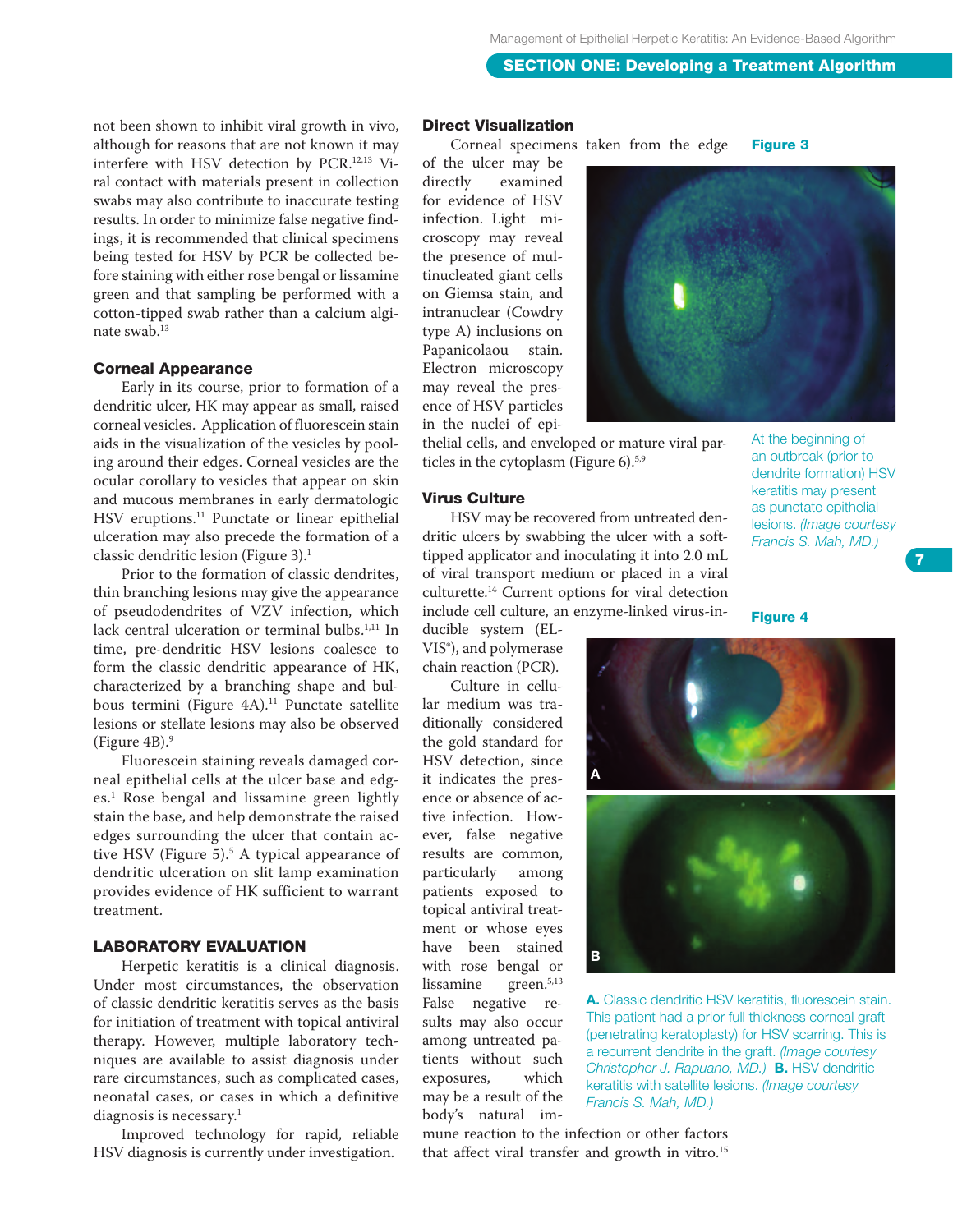When positive, cell cultures show zones of virus-induced cytopathology within 1 to 3 days of inoculation, although it may take up to 1 to 2 weeks on rare occasions.14 Due to potentially lengthy turnaround time, standard HSV culture is not useful for rapid clinical diagnosis.

accelerated

of standard virus culture, producing results within 24 hours of medium inoculation. It uses a specially engineered cell line that, when infected

Figure 5



HSV dendrite stained with rose bengal. *(Image courtesy Francis S. Mah, MD.)*

with HSV, induces the expression of the enzyme beta-galactosidase, which is detectible by staining.14 Compared with various other methods of cell culture, EL-VIS® has demonstrated a high degree of sensitiv-

ity and specificity of clinical HSV detection.<sup>16-20</sup>

#### DNA Detection

PCR may be used to detect the presence of HSV DNA in clinical specimens that contain live or inactive virus. HSV PCR has been shown to be more sensitive than standard or accelerated cell culture.15,21 PCR may be used to establish the diagnosis in the face of a negative HSV culture, or as the primary definitive laboratory modality.15,21 PCR results are typically available within 24 to 48 hours when performed in an in-house facility, or within 3 to 5 days when an outside facility is used.<sup>21</sup>

#### Differential diagnosis

In the experience of the committee members, the differential diagnosis of HK includes healing abrasion, drug-related effects, and corneal infection caused by *Acanthamoeba*, fungal,

#### Figure 6



Electron micrograph of intracellular HSV particle. *(Image courtesy Francis S. Mah, MD.)*

bacterial, or other viral pathogens.<sup>3,22,23</sup> The condition most clinically akin to HK, and the one with which it may be most easily confused, is VZV keratitis, which is associated with herpes zoster ophthalmicus (HZO).

#### VZV Keratitis

VZV is the etiologic agent of both varicella (chickenpox) and its reactivation state herpes zoster or, more colloquially, "shingles." Like HSV, VZV is a herpes virus that can establish

### **Virus to Antiviral: A Timeline**



\*\*Grose C. Pangaea and the out-of-Africa model of Varicella-Zoster virus evolution and phylogeography. *J Virol.* 2012;86:9558-65. \* De Clercq E. Looking back in 2009 at the dawning of antiviral therapy now 50 years ago: an historical perspective. Adv Virus Res. 2009;73:1-53.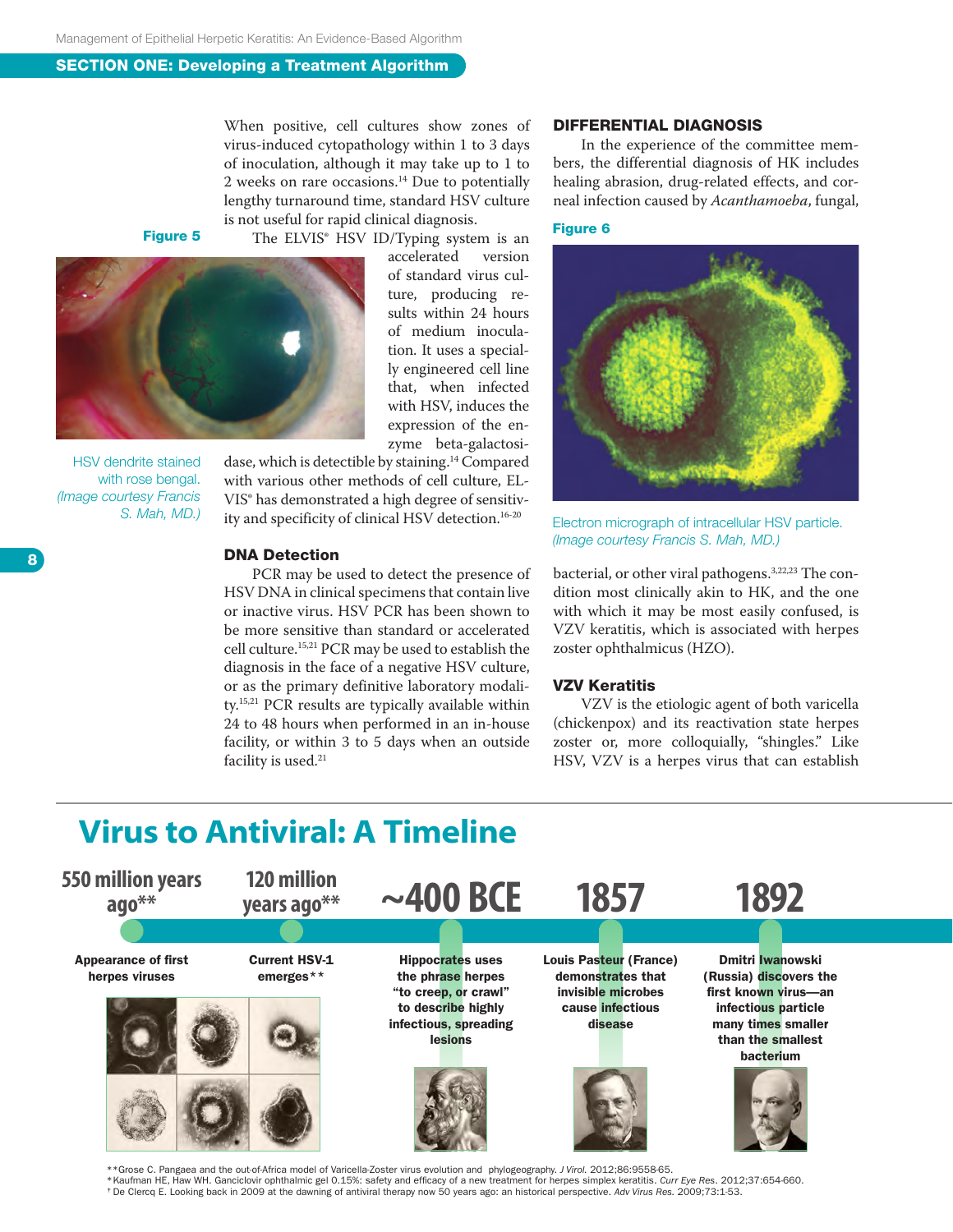latency in the trigeminal ganglion and reactivate along the ophthalmic branch of the trigeminal nerve to cause infectious keratitis. Unlike HSV, reactivation of VZV typically happens only once in life in approximately 30% of adults.<sup>24,25</sup>

Prior to the introduction and widespread implementation of the varicella vaccine in 1995, nearly all children acquired infection with the highly contagious virus and developed chickenpox, a self-limited disease characterized by fever, malaise, and a diffuse vesicular rash. Following recovery from primary infection, VZV establishes latency in sensory root ganglia, which is maintained by a strong T-cell-mediated immune response. In most individuals, VZV-specific immunity after natural infection is life-long, and the virus remains latent. However, in approximately 20% to 30% of individuals, latent VZV reactivates along one or more sensory dermatomes, causing shingles (related, it is thought, to waning T-cell immunity with advancing age).<sup>25</sup>

Unlike HSV, herpes zoster is characteristically more common and more severe with advancing age and among immunocompromised individuals. The varicella vaccine program has markedly altered the epidemiology of not only varicella, but also shingles. The incidence of shingles is increasing as the proportion of elderly individuals in the population expands; and it is also increasing among adults in the 40 to 50 year old age range. This is thought to be a result of the near disappearance of childhood chickenpox since the vaccine was introduced—exposure to cases of chickenpox may have served as a physiologic "booster vaccine" to exposed mid-life adults.25

HZO results from VZV reactivation in the trigeminal ganglia and travels through the ophthalmic division of the fifth cranial nerve.<sup>26</sup> HZO

occurs in approximately 10% to 20% of individuals with shingles, making it the second most common anatomical site of VZV reactivation after the torso.26 HZO is typically associated with a painful, unilateral rash extending above and/or below

the eye along the sensory dermatome. Over the course of several days to weeks, dermatologic lesions may evolve from maculopapular to vesiculopustular to crusted (Figure 7).<sup>26</sup>

Approximately 50% of HZO cases that do not get treatment within the first 72 hours of the appearance of the rash will develop ocular involvement.26 Corneal complications include punctate or pseudodendritic epithelial keratitis, stromal infiltrate, endotheliitis, and neurotrophic keratitis. HZO may be associated with significant morbidity including visual loss.

Because their pathophysiology, treatment, and prognosis are different, differentiating HSV from VZV ocular disease is important. In the clinical experience of the panel, ocular HSV tends to present in young to middle-aged individuals, whereas VZV is generally seen in older patients. Distinguishing characteristics of HZO include a prodrome of fever, malaise, headache,



Figure 7

HSV keratitis differential diagnosis: Healing lesions of herpes zoster ophthalmicus (HZO) caused by varicella zoster virus (VZV) in its typical distribution along the trigeminal V1 (ophthalmic) dermatome, including the nasociliary branch to the tip of the nose (Hutchinson's sign). *(Image courtesy John D. Sheppard, MD.)*

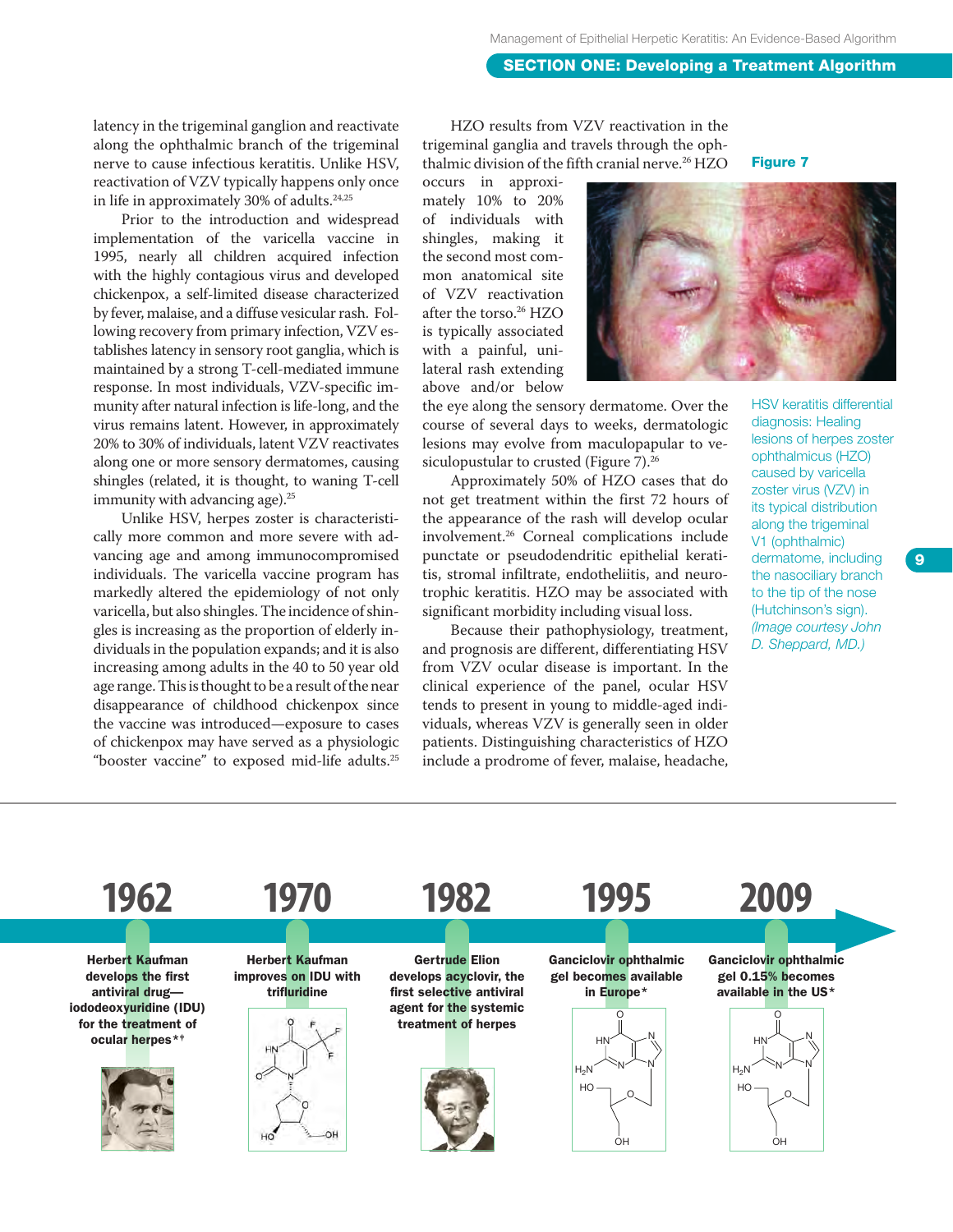or pain or tingling along the forehead or scalp; HZO may be accompanied by changes in affect including moodiness, depression, and insomnia.26 The HZO rash is frequently associated with exquisite pain, and distribution along a sensory dermatome is unique to VZV. HZO af-

Figure 8



HSV keratitis differential diagnosis: VZV keratitis seen here—characterized by mucous plaque pseudodendrites develops in approximately 25% of patients with HZO. The mucous plaque pseudodendrites of VZV keratitis are distinguished from true HSV dendrites by their thin, tapering appearance and absence of central ulceration and terminal bulbs. *(Image courtesy Christopher J. Rapuano, MD.)* fects the deep dermis, may cause periorbital edema and ptosis, and can result in permanent scarring. By contrast HSV only affects the epidermis.26

Although rare among patients with HZO, VZV (like HSV) can cause significant keratitis in the absence of skin involve-

ment.26 In such cases, a key to differentiation is the appearance of the fluorescein-stained corneal lesions. Both agents may cause punctate epithelial keratitis early in the infection, but in contrast to the true dendrites associated with HSV, VZV keratitis is characterized by *pseudodendrites*, which stain less intensely, are elevated, and appear as tapering lines *without* central ulceration or terminal bulbs (Figure 8).25

#### Other Conditions

In addition to VZV, the differential diagnosis of HSV keratitis includes infections caused by EBV, CMV, *Acanthamoeba*, and a variety of bacterial and fungal pathogens. Ocular complications of CMV and EBV infection are not encountered with great frequency, even among cornea specialists. Like HSV and VZV, CMV and EBV are members of the herpes virus family, and both are globally endemic. In contrast to HSV, which persists in neuroganglia, CMV and EBV establish latency in white blood cells such as T cells and monocytes.27

Ocular disease related to CMV most commonly occurs among immunodeficient individuals.27 However, CMV keratitis, predominantly endotheliitis, has been reported in immunocompetent persons as well.<sup>28</sup> Systemic EBV infection may be associated with a wide range of ocular manifestations including epithelial keratitis.29

*Acanthamoeba* keratitis (AK) is a rare, severe, protozoan infection that may be mistaken for HK due to a similar dendritic pattern on the corneal epithelium early in the course of the disease. In the clinical experience of the committee, *Acanthamoeba*-induced lesions appear elevated

and lack the terminal bulbs which help to distinguish HK lesions. Patients with AK commonly have a history of contact lens wear or trauma, and may complain of severe pain that seems disproportionate to physical findings.30

Non-infectious processes that may be mistaken for HSV keratitis include healing abrasions and drug-related toxicity. Healing corneal abrasions may have a dendritiform appearance. However, they do not demonstrate a classic, "tree-branching" pattern and lack terminal bulbs.

Patients on topical ophthalmic medication for the treatment of HSV infection or other conditions may develop keratitis medicamentosa which may be misdiagnosed as progressive or intercurrent HSV infection.3 Medicamentosa is a toxic reaction to topical ophthalmic medication or a combination of medications and is characterized by redness and/or erosions of the conjunctiva and cornea that may range from mild to severe.31 When an allergic component is present, patients may also experience itching, swelling and redness of periorbital tissue; eosinophils may be present in affected tissue.3 Nonselective antivirals, such as trifluridine, and cytotoxic antibacterials, such as aminoglycosides, are common culprits.31

#### **REFERENCES**

- 1. Guess S, Stone DU, Chodosh J. Evidence-based treatment of herpes simplex virus keratitis: a systematic review. *Ocul Surf.* 2007;5:240-250.
- 2. Al-Dujaili LJ, Clerkin PP, Clement C, et al. ocular herpes simplex virus: how are latency, reactivation, recurrent disease and therapy interrelated? *Future Microbiol.* 2011;6:877-907.
- 3. Pavan-Langston D. Diagnosis and management of herpes simplex ocular infection. *Int Ophthalmol Clin.* 1975;15:19-35.
- 4. Usatine RP, Tinitigan R. Nongenital herpes simplex virus. *Am Fam Physician*. 2010;82:1075-82.
- 5. Taylor PB, Tabbara KF. Peripheral corneal infections. *Int Ophthalmol Clin.* 1986. 26: 29-48.
- 6. Liesegang TJ. Herpes simplex virus epidemiology and ocular importance. *Cornea.* 2001;20:1-13.
- 7. Souza PM, Holland EJ, Huang AJ. Bilateral herpetic keratoconjunctivitis. *Ophthalmology.* 2003;110:493-496.
- 8. Toma HS, Murina AT, Areaux RG Jr, et al. Ocular HSV-1 latency, reactivation and recurrent disease. *Semin Ophthalmol.* 2008;23:249-273.
- 9. Dawson CR, Togni B. Herpes simplex eye infections: clinical manifestations, pathogenesis and management. *Surv Ophthalmol.* 1976;21:1221-135.
- 10. Uchio E. Takeuchi S, Itoh N, Matsuura N, Ohno S, Koki A. Clinical and epidemiological features of acute follicular conjunctivitis with special reference to that caused by herpes simplex virus type 1. *Br J Ophthalmol.* 2000;84:968-72.
- 11. Kim T, Chang V. Part two: the clinical perspective: Advances in the management of ocular herpetic disease. Candeo Clinical/Science Communications. 2011:10-15.
- 12. Kim J. The use of vital dyes in corneal disease. *Curr Opin Ophthalmol.* 2000; 11:241-247.
- 13. Seitzman GD, Cevallos V, Margolis TP. Rose bengal and lissamine green inhibit detection of herpes simplex virus by PCR. *Am J Ophthalmol.* 2006;141:756-758.
- 14. Lab Diagnostic Testing: Herpes simplex virus. Available at: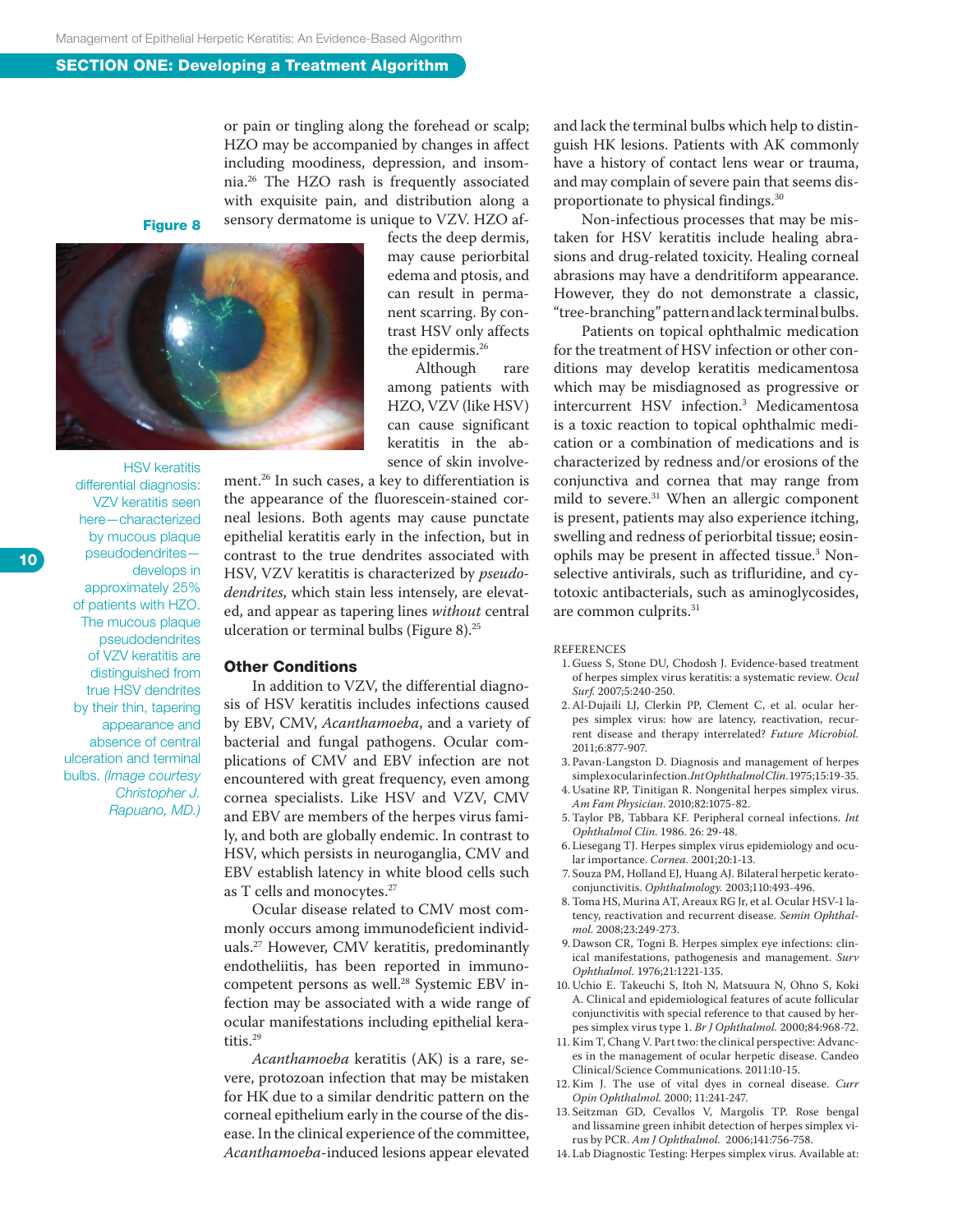http://eyemicrobiology.upmc.com/Herpes.htm accessed on August 23, 2012.

- 15. Kowalski RP, Thompson PP, Cronin TH. Cell culture isolation can miss the laboratory diagnosis of HSV ocular infection. *Int J Ophthalm.* 2010;3:164-167.
- 16. Stabell EC, O'Rourke SR, Storch GA, Olivo PD. Evaluation of a genetically engineered cell line and a histochemical beta-galactisidase assay to detect herpes simplex virus in clinical specimens. *J Clin Microbiol.* 1993;31:2796-2798.
- 17. Patel N, Kauffmann L, Baniewicz G, Forman M, Evans M, Scholl D. Confirmation of low-titer, herpes simplex virus-positive specimen results by the enzyme-linked virus-inducible system (ELVIS) using PCR and repeat testing. *J Clin Microbiol.* 1999;37:3986-3989.
- 18. Turchek BM, Huang YT. Evaluation of ELVIS HSV ID/typing system for the detection and typing of herpes simplex virus from clinical specimens. *J Clin Virol.* 1999;12:65-69.
- 19. LaRocco MT. Evaluation of an enzyme-linked viral inducible system for the rapid detection of herpes simplex virus. *Eur J Clin Microbial Infect Dis.* 2000; 19:233-235.
- 20. Crist GA, Langer JM, Woods GL, Procter M, Hillyard DR. Evaluation of the ELVIS plate method for the detection and typing of herpes simplex virus in clinical specimens. *Diagnos Microbiol Infect Dis.* 2004;49:173-177.
- 21. Thompson PP, Kowalski RP. A 13-year retrospective review of polymerase chain reaction testing for infectious agents from ocular samples. *Ophthalmol.* 2011;118:1449-1453.
- 22. Taylor PB, Tabbara KF. Peripheral corneal infections. *Int Ophthalmol Clin.* 1986;26:29-48.
- 23. Garg P. Fungal, mycobacterial, and nocardia infections and the eye: an update. *Eye.* 2012;26:245-51.
- 24. Pavan-Langston DR. Herpes Zoster: Antivirals and pain management. *Ophthalmology.* 2008;115:S13-20.
- 25. Ta CN. The changing epidemiology of ocular shingles. *Topics in Ocular Antiinfectives.* 2011;16:5-7
- 26. Liesegang TJ. Herpes zoster ophthalmicus natural history, risk factors, clinical presentation, and morbidity. *Ophthalmology.* 2008;115(2 Suppl):S3-12.
- 27. Pavan-Langston D. Part one: the research perspective. Advances in the management of ocular herpetic disease. Candeo Clinical/Science Communications. 2011;1-9.
- 28. Kandori M, Inoue T, Takamatsu F, et al. Prevalence and features of keratitis with quantitative polymerase chain reaction positive for cytomegalovirus. *Ophthalmology.*  2010;117:216-222.
- 29. Matoba AY. Ocular disease associated with Epstein-Barr virus infection. *Surv Ophthalmol.* 1990;35(2):145-50.
- 30. Joslin CE, Tu EY, Shoff ME, et al. The association of contact lens solution use and Acanthamoeba keratitis. *Am J Ophthalmol.* 2007;144:169-180.
- 31. Stern GA, Killingsworth DW. Complications of topical antimicrobial agents. *Int Ophthalmol Clin.* 1989;29:137-142.

#### Topics in Treatment

#### An evolving standard of care

Without treatment, most cases of superficial dendritic keratitis will resolve without permanently damaging vision. But with no way of predicting which infections will progress, early and effective treatment is imperative to minimize the risk of progression. Treating the disease also allows for relief of associated symptoms such as pain, irritation, redness, and discharge.

#### Management Prior to Antiviral **Availability**

Prior to the development of antiviral thera-

pies, HK was treated by physical debridement of eroded tissue and application of iodine, a painful and difficult procedure that was often ineffective. Sometimes it was necessary to perform a conjunctival flap, a procedure that relieved pain, but functionally blinded the patient.<sup>1</sup>

#### Non-selective Topical Antiviral Agents

The development of idoxuridine (IDU), the first effective antiviral medication for any organ, revolutionized the field of infectious disease and ushered in a new era in the treatment of ophthalmic viral infections. IDU was a nucleic acid analog originally under investigation as an anticancer drug. It worked by binding and blocking DNA polymerase; in effect, it tricked the herpes virus into taking it up as if it were a normal nucleic acid and thus committing suicide.1 Limiting IDU's effectiveness against ocular herpes was the drug's lack of solubility, which required that it be applied every 2 hours around the clock.

Another nucleoside analog, vidarabine ophthalmic ointment 3% (also known as adenine arabinoside, ara-A, or vira-A) was approved by the US FDA in 1976 for the treatment of acute keratoconjunctivitis and recurrent epithelial keratitis due to HSV.2 Vidarabine was more effective than IDU and required less frequent dosing.2 With the evolution of ophthalmic antiviral agents toward more selectivity and less toxicity,

vira-A ophthalmic ointment use diminished markedly, and it is rarely used today. While difficult to find, it may be compounded at some specialty pharmacies and may be useful in patients recalcitrant to, or intolerant of, other antiviral agents.

Like IDU, trifluridine (also known as trifluorothymidine or TFT) was a substituted nucleotide originally used in oncology to block the mass assembly of nucleic acids in rapidly reproducing cancer cells.1 Trifluridine proved to be an effective ocular antiviral with high success rates in the treatment of HK infections and demonstrated superiority to IDU and vira-A in clinical trials.3 By the 1970s, trifluridine had become a drug of choice in the treatment of ocular herpes.

Non-selective antiviral agents inhibit not only virus reproduction but also cellular DNA synthesis in uninfected cells. As such, non-selective antiviral agents can interfere with wound healing and contribute to ocular surface

#### TRIFLURIDINE ophthalmic solution  $1\%$ <sup>6</sup>

■ Indication: Treatment of primary keratoconjunctivitis and recurrent epithelial keratitis due to HSV-1 and -2

#### $\blacksquare$  pH range: 5.5 to 6.0

**Formulation: Sterile** ophthalmic solution

- Dosing: One drop every 2 hours while awake (maximum of 9 doses daily) until complete reepithelialization. Then, one drop every 4 hours while awake (minimum of 5 doses daily) for 7 days
- Approved: 1980<sup>7</sup>

11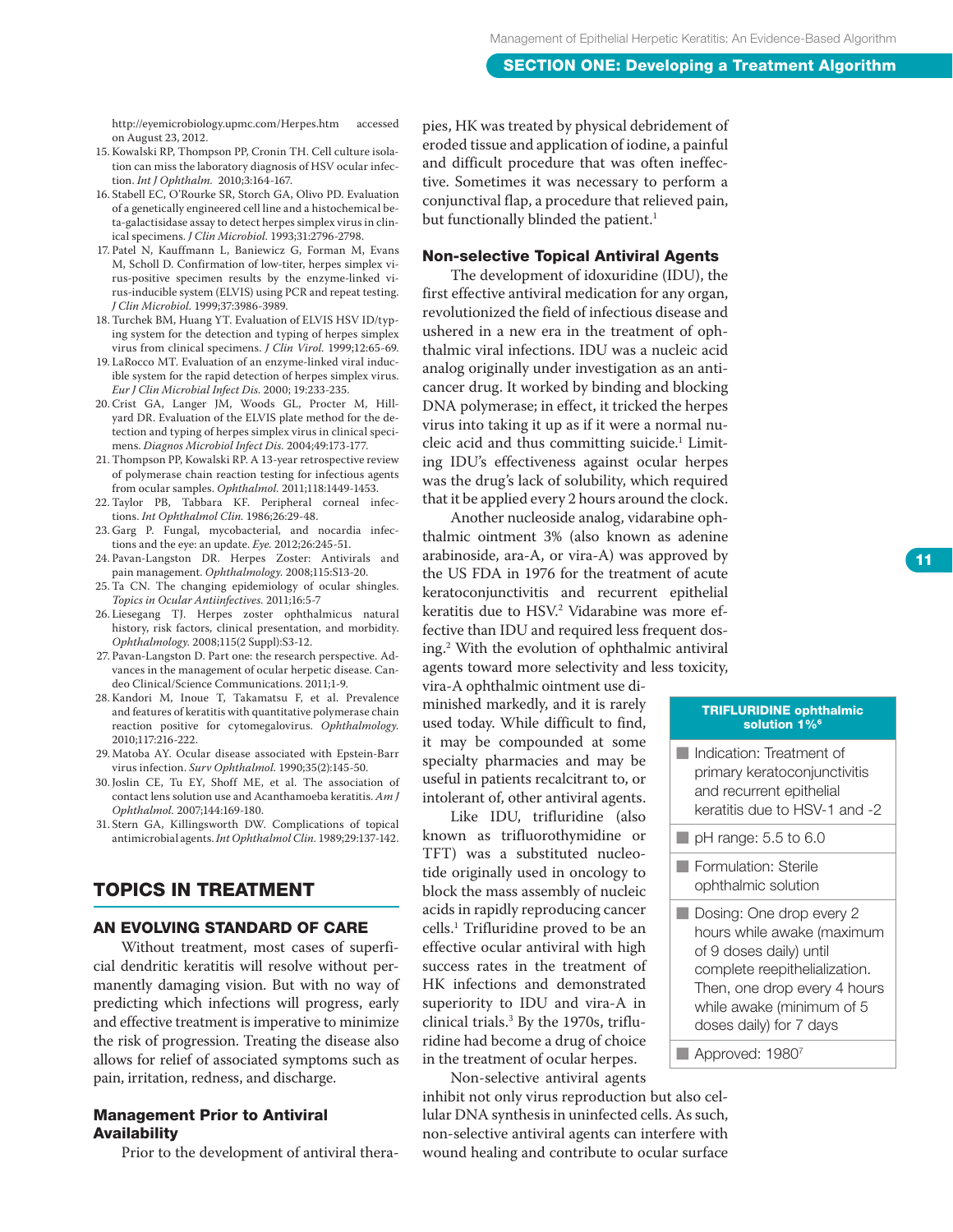toxicity. Associated complications are rare, but can be serious when viral infection produces large corneal ulcers that require significant cell division to heal.<sup>1</sup> Some non-selective antivirals

#### **ACYCLOVIR<sup>8</sup>**

- Indication: Treatment of herpes zoster (shingles), varicella (chickenpox), and initial episodes and the management of recurrent episodes of genital herpes **Formulations: Oral as capsule,** tablet, or suspension
- Dosing: Twice to five times daily depending on the indication
- Approved: 1985<sup>9</sup>

are preserved with thimerosal, a mercury-based preservative.4 Like long-term topical aminoglycoside use, prolonged use of such agents is a recognized cause of monocular blepharitis.5 Other serious side effects include allergic reaction and the occlusion of lacrimal drainage.<sup>1</sup>

#### Selective Oral Antiviral **Agents**

The development of acyclovir, the first selective nucleoside analog, marked the next major advance in the fight against herpes viruses. The mechanism of action of acyclovir was novel in that it exploited slight differences in viral

and cellular versions of thymidine kinase (TK), the enzyme that activates the precursor form of the drug into its active form. As a substrate for *viral TK* only—it is not acted upon by the TK found in human cells—acyclovir ushered in a new generation of antivirals with potency against HSV-infected cells and lower toxicity potential.<sup>1</sup>

As the first virus-selective agent, acyclovir was also the first antiviral appropriate for systemic use. HEDS addressed the question of whether or not long-term systemic antiviral therapy could prevent ocular HSV recurrences and found that oral acyclovir could reduce HK

#### **VALACYCLOVIR<sup>11</sup>**

- Indication: Treatment of herpes labialis, genital herpes, herpes zoster, and varicella in immunocompromised hosts
- **Formulation: Oral as caplet;** suspension may be prepared from caplet
- Dosing: Once, twice, or three times daily according to indication
- Approved: 1995<sup>12</sup>

recurrence rates by approximately 40% to 50% overall. Unfortunately, HEDS also showed that oral antiviral therapy could not prevent progression from surface infection to deeper stromal disease.1 Acyclovir available for oral administration is indicated for the acute treatment of shingles, genital herpes, and chickenpox.

Other viral enzyme inhibitors have been developed that share acyclovir's mechanism of action and selectivity for virus-infected cells. Valacyclovir is a valine ester of acyclovir, and has the advantage of being much more bioavailable

when taken orally.10 In contrast to acyclovir which is poorly absorbed, valacyclovir passes readily into the bloodstream, where it is metabolized into its active form, acyclovir.<sup>11</sup>

Famciclovir is an acyclic guanine derivative with a longer intracellular half-life than acyclovir. Neither valacyclovir nor famciclovir has been compared for efficacy to acyclovir in large, controlled clinical trials, but is presumed to be similar.<sup>10</sup>

#### Selective Topical Antiviral **Agent**

■ Indication: Treatment of herpes labialis, genital herpes, and herpes zoster ■ Formulation: Oral as tablet

FAMCICLOVIR13

■ Dosing: Once, twice, or three times daily according to indication Approved: 1994<sup>14</sup>

Ganciclovir ophthalmic gel (marketed outside the US as Virgan®) was approved for the treatment of acute HK in France in 1995 and has since been approved in 30 other countries outside of the US.15 Approved by the US FDA in 2009, ganciclovir ophthalmic gel 0.15% (ZIRGAN<sup>®</sup>) became the first new topical drug for herpetic eye disease in the US since the advent of trifluridine in the 1970s.<sup>17</sup> In intravenous and ocular implant formulations, ganciclovir was already

well known to ophthalmologists as an effective treatment for CMV-related eye disease, including some cases that were unresponsive to acyclovir.<sup>1</sup>

Like acyclovir, ganciclovir specifically targets HSV DNA in infected cells, making it the first (and only) selective topical antiviral agent available in the US for the treatment of dendritic HK. The mechanism of action of ganciclovir starts with a series of phosphorylations that converts it into active form. This ac-

| <b>GANCICLOVIR</b><br>ophthalmic gel 0.15% <sup>16</sup> |                                                                                                                                   |  |  |  |  |
|----------------------------------------------------------|-----------------------------------------------------------------------------------------------------------------------------------|--|--|--|--|
|                                                          | Indication: Treatment<br>of acute herpetic<br>keratitis (dendritic<br>ulcers)                                                     |  |  |  |  |
|                                                          | $\blacksquare$ pH: 7.4                                                                                                            |  |  |  |  |
|                                                          | Formulation: Sterile<br>preserved topical<br>ophthalmic gel                                                                       |  |  |  |  |
|                                                          | Dosing: One drop<br>every 3 hours while<br>awake (5 doses daily)<br>until healed. Then, one<br>drop 3 times per day<br>for 7 days |  |  |  |  |
|                                                          | Approved: 2009                                                                                                                    |  |  |  |  |

tivation takes place preferentially inside cells infected by HSV and is the basis of its specificity for virus-infected cells. Once activated, ganciclovir's mechanism of action is two-fold: it slows viral replication by competitive inhibition of viral DNA polymerase; and it directly incorporates into the viral DNA primer strand. This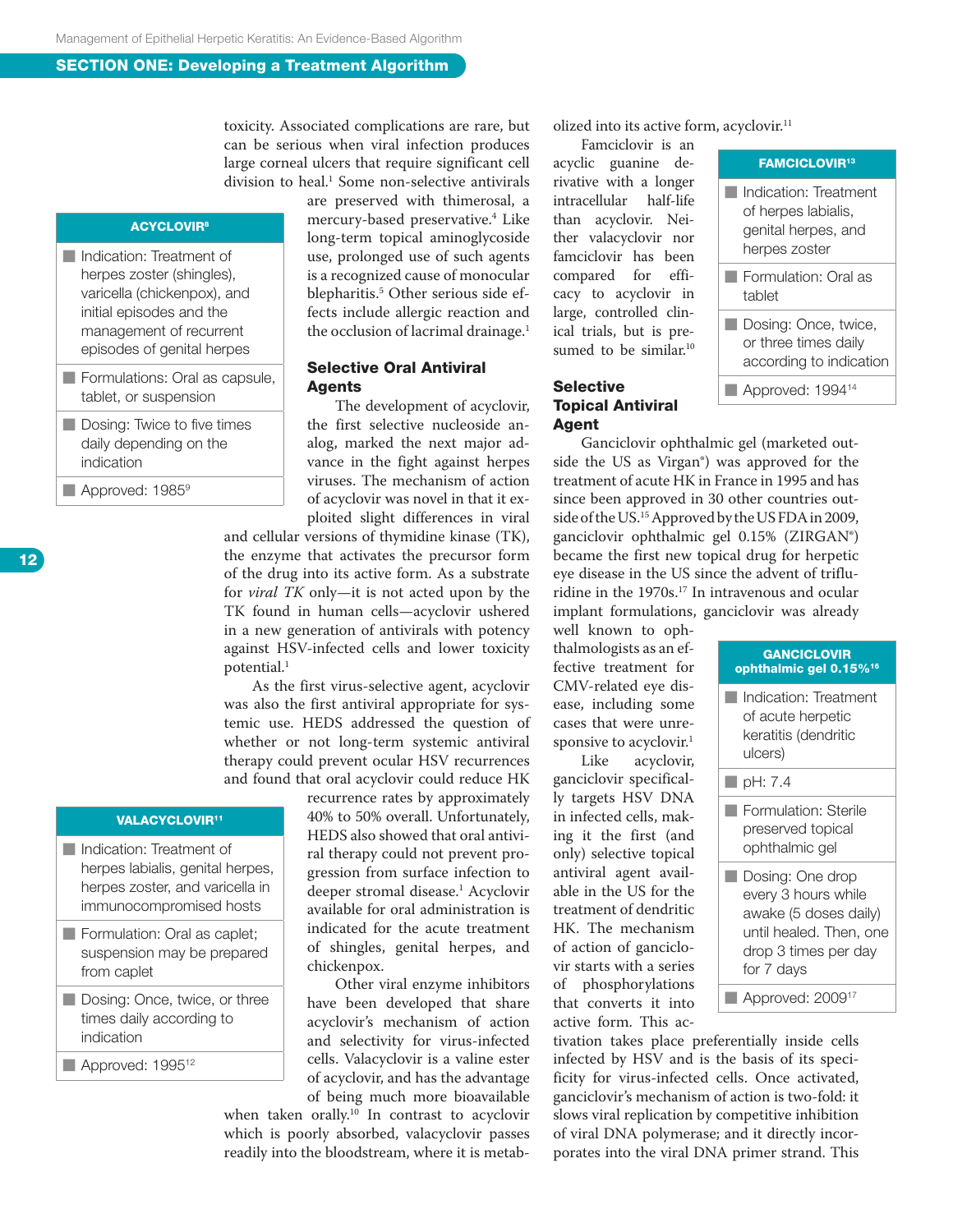| <b>Selected properties of antiviral agents</b><br><b>TABLE 1</b> |                     |                     |                            |                                                |  |  |
|------------------------------------------------------------------|---------------------|---------------------|----------------------------|------------------------------------------------|--|--|
| Antiherpetic<br>agent                                            | <b>Preservative</b> | <b>Storage</b>      | Route of<br>administration | <b>Dosing</b><br>frequency                     |  |  |
| Ganciclovir<br>ophthalmic<br>gel 0.15% <sup>16</sup>             | <b>BAK</b>          | Room<br>temperature | topical                    | 5x/day,<br>then 3x/day                         |  |  |
| Trifluridine 1.0%<br>ophthalmic<br>solution <sup>6</sup>         | thimerosal          | Refrigerate         | topical                    | 9x/day,<br>then 5x/day                         |  |  |
| Acyclovir <sup>8</sup>                                           | n/a                 | Room<br>temperature | oral                       | 5x/day                                         |  |  |
| Valacyclovir<br>(Prodrug to<br>acyclovir) <sup>11</sup>          | n/a                 | Room<br>temperature | oral                       | $1 - 3x/day$<br>depending on<br>the indication |  |  |
| Famciclovir<br>(Prodrug to<br>penciclovir) <sup>13</sup>         | n/a                 | Room<br>temperature | oral                       | $1 - 3x/day$<br>depending on<br>the indication |  |  |

terminates the viral DNA chain and shuts down virus replication.<sup>18,19</sup>

Ganciclovir ophthalmic gel clinical trials were conducted at sites outside of the US where the antiviral comparator agent of choice, acyclo vir ophthalmic ointment 3%, was commercially available. In Europe, the safety and efficacy of acyclovir ophthalmic ointment is well estab lished.20 Both acyclovir and ganciclovir selec tively target virus-infected cells and are better tolerated than first-generation agents, including trifluridine. Thus, although never marketed in the US, acyclovir represented the most rigorous standard of comparison for ganciclovir.

These trials showed that ganciclovir gel was as effective as acyclovir ointment in treat ing dendritic HK, with significantly higher pa -

#### Indication

• ZIRGAN® is a topical ophthalmic antiviral that is indicated for the treatment of acute herpetic keratitis (dendritic ulcers).

#### Important Risk Information about ZIRGAN®

- ZIRGAN ® is indicated for topical ophthalmic use only.
- Patients should not wear contact lenses if they have signs or symptoms of herpetic keratitis or during the course of therapy with ZIRGAN®.
- Most common adverse reactions reported in patients were blurred vision (60%), eye irritation (20%), punctate keratitis (5%), and conjunctival hyperemia (5%).
- Safety and efficacy in pediatric patients below the age of 2 years have not been established.

tient tolerability.<sup>21</sup> Three-quarters of patients in these studies rated the tolerability of ganciclo vir gel as "excellent," and 97% rated it "good" or "excellent."22

Ganciclovir gel is preserved with a low con centration of benzalkonium chloride (BAK). BAK has been shown to be gentler on the con junctiva and cornea compared with thimerosal.<sup>23</sup> Thimerosal has been associated with marked cytotoxicity to human corneal cells in vitro, and sensitization and significant allergic reac tion in patients.<sup>4,24</sup> Tolerability of ganciclovir gel has been excellent in clinical trials. Ganciclovir gel may be stored at  $59^{\circ}F - 77^{\circ}F$  (15 $^{\circ}C - 25^{\circ}C$ ), eliminating the need for refrigeration.<sup>16</sup> Refrigeration before dispensing can limit pharmacy availability (Table 1).

One drop of ganciclovir gel should be instilled in the affected eye five times daily (every 3 hours while awake) until the corneal ulceration heals, then three times daily for the subsequent week.<sup>16</sup>

#### Oral Antiviral Monotherapy

There is a dearth of data on the use of oral antiviral therapy as a substitute for topical anti viral therapy in the treatment of acute HK. 3 This is understandable, as topical treatment is a well accepted form of pharmaceutical administration for ophthalmologic conditions. A randomized, double-blind, controlled trial found that treat ment of HK with oral acyclovir was associated with similar efficacy and speed of healing com pared with topical acyclovir, suggesting that oral therapy was a reasonable alternative to topical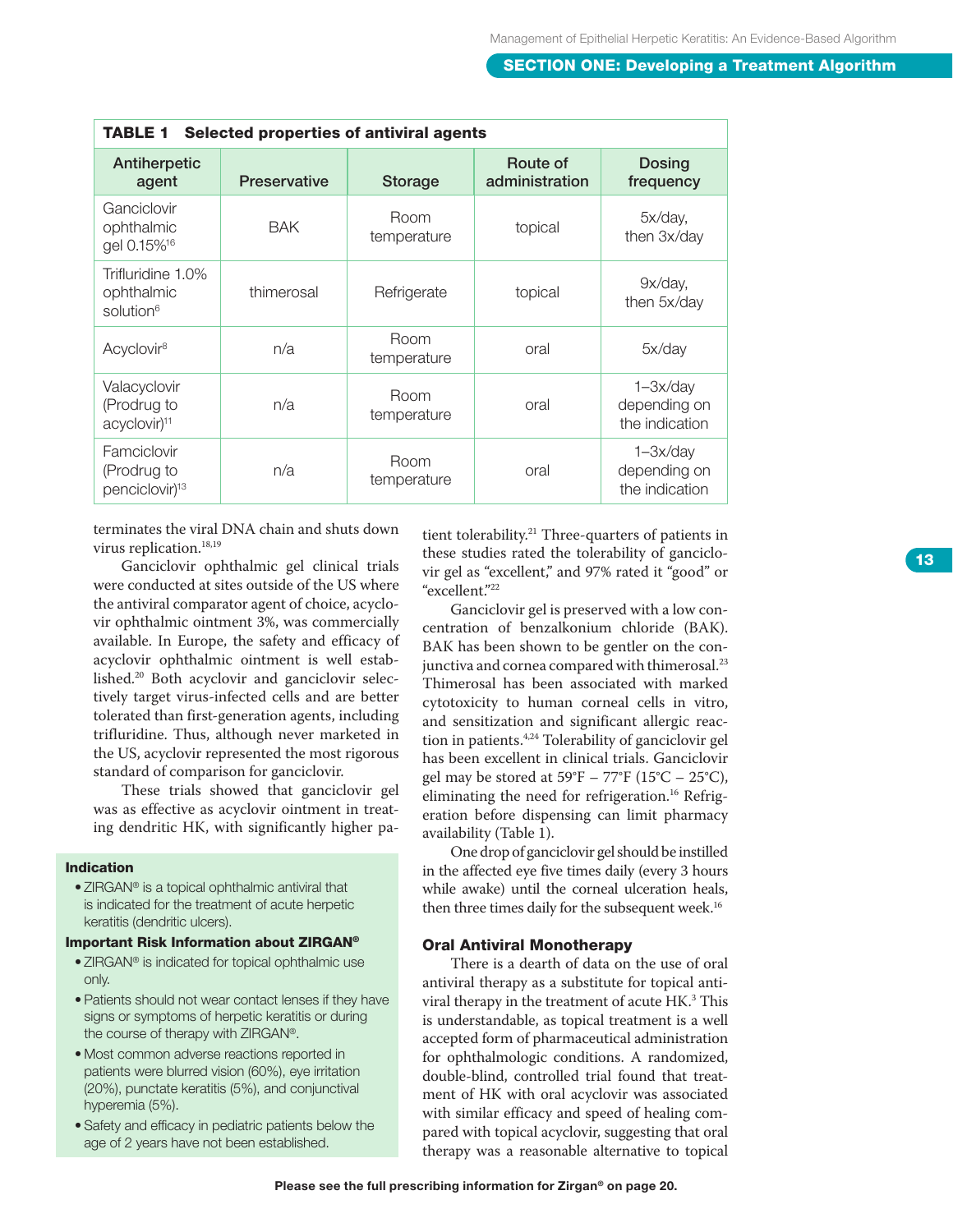among patients who might not tolerate the topical.25

#### Oral Antiviral as Adjunct to Topical Therapy

Some clinicians report the use of oral an tiviral therapy as an adjunct to topical antivi ral therapy in the treatment of acute HK.26 A meta-analysis of HK therapies revealed that combination oral and topical antiviral therapy had similar efficacy compared to topical anti viral monotherapy (relative risk [RR]=1.08; 95% confidence interval [CI] 0.99 to 1.17). Authors concluded that it remains unclear whether the addition of a second antiviral agent to a baseline topical antiviral regimen is useful in accelerating healing. Further studies are needed to assess the role of adjunctive oral antiviral therapy in the treatment for dendritic epithelial keratitis. 3

#### Oral Antiviral to Address Recurrence

As a recurrent disease with significant and potentially cumulative morbidity, the ability to prevent outbreaks of ocular HSV is attractive to clinicians and patients. Systemic antivirals for the suppression of recurrence may play a role in the management of ocular HSV disease in select patients.

The H E DS found that oral acyclovir (400 mg, twice daily) for 1 year significantly reduced the risk for recurrence of ocular HK, stromal keratitis, and orofacial HSV compared with pla cebo. Follow up at 6 months after prophylaxis was stopped showed that the benefit was not sustained off medication, although the infec tion rate did not rebound.27 Furthermore, the benefit provided by long-term acyclovir pro phylaxis in the prevention of stromal keratitis was seen only in those with a history of stro mal keratitis and was not observed among sub jects with no history of stromal involvement. In other words, oral prophylaxis did not seem to prevent progression from superficial HK to stromal disease.28

According to a community-based retro spective chart review conducted in Olmsted County, MN, long-term oral antiviral prophy laxis (mean: 2.8 years) markedly reduced rates of epithelial keratitis, stromal keratitis, blepharitis, and conjunctivitis compared with no prophy laxis over a mean 7.7 years of follow-up.<sup>29</sup> These<br>data are consistent with benefits noted in the HEDS and suggest that prophylaxis beyond 12 months may improve outcomes further.<sup>29,30</sup>

Most research regarding oral antiviral ther apy of HSV infections centers on the use of acyclovir. However more is becoming known about agents that offer superior pharmacoki netic properties and reduced dosing frequency. Valacyclovir 500 mg once daily was compared with acyclovir 400 mg twice daily in the pro phylaxis of HSV ocular disease and shown to be similarly effective. This pilot study found a 23% recurrence rate over the course of 1 year with ei ther agent. Adverse events, the most common of which were nausea and headache, were similar in frequency, severity, and type between the two treatment arms.<sup>31</sup>

At present, long-term prophylaxis with an oral antiviral agent for the prevention of HSV ocular recurrences is recommended for select populations only: patients with severe stromal keratitis, patients with frequently recurring ep ithelial keratitis (more often than one episode per year), and corneal transplant patients with history of ocular HSV. Either oral acyclovir (400 mg twice daily) or valacyclovir (500 mg once daily) are suitable options in patients who main tain good renal function.32

#### Antiviral Resistance

HSV resistance to acyclovir and related antiviral compounds, valacyclovir, famciclovir, and penciclovir, has remained low since in troduction of these agents starting in the early 1980s. Resistance is far more common among immunocompromised patients—estimated 3.5% to 10% compared with 0.1% to 0.7% among immunocompetent patients—as viral replica tion is typically prolonged in such patients, and impaired host responses allow for virus with lower pathogenicity to survive and replicate.<sup>33,34</sup> In fact, infection with an HSV-1 strain that is resistant to acyclovir raises the concern of im munodeficiency.35

The vast majority of HSV-1 strains with clinical resistance to acyclovir contain a muta tion in the gene that encodes for the key enzyme TK. While some TK-mutant strains remain highly pathogenic, others have reduced "viral fitness" as a result of the mutation compared with wild-type strains. Rarely, the mechanism of antiviral resistance relates to an altered DNA polymerase. The low rates of acyclovir resis tance despite decades of widespread use may be a result of compromised pathogenicity in HSV-1 strains with mutant TK or DNA polymerase.33

Though rates are low overall, increased an tiviral prescribing may be driving up acyclovir resistance in patients with herpetic eye disease. A recent study of sequential corneal HSV-1 iso lates from patients with recurrent HK revealed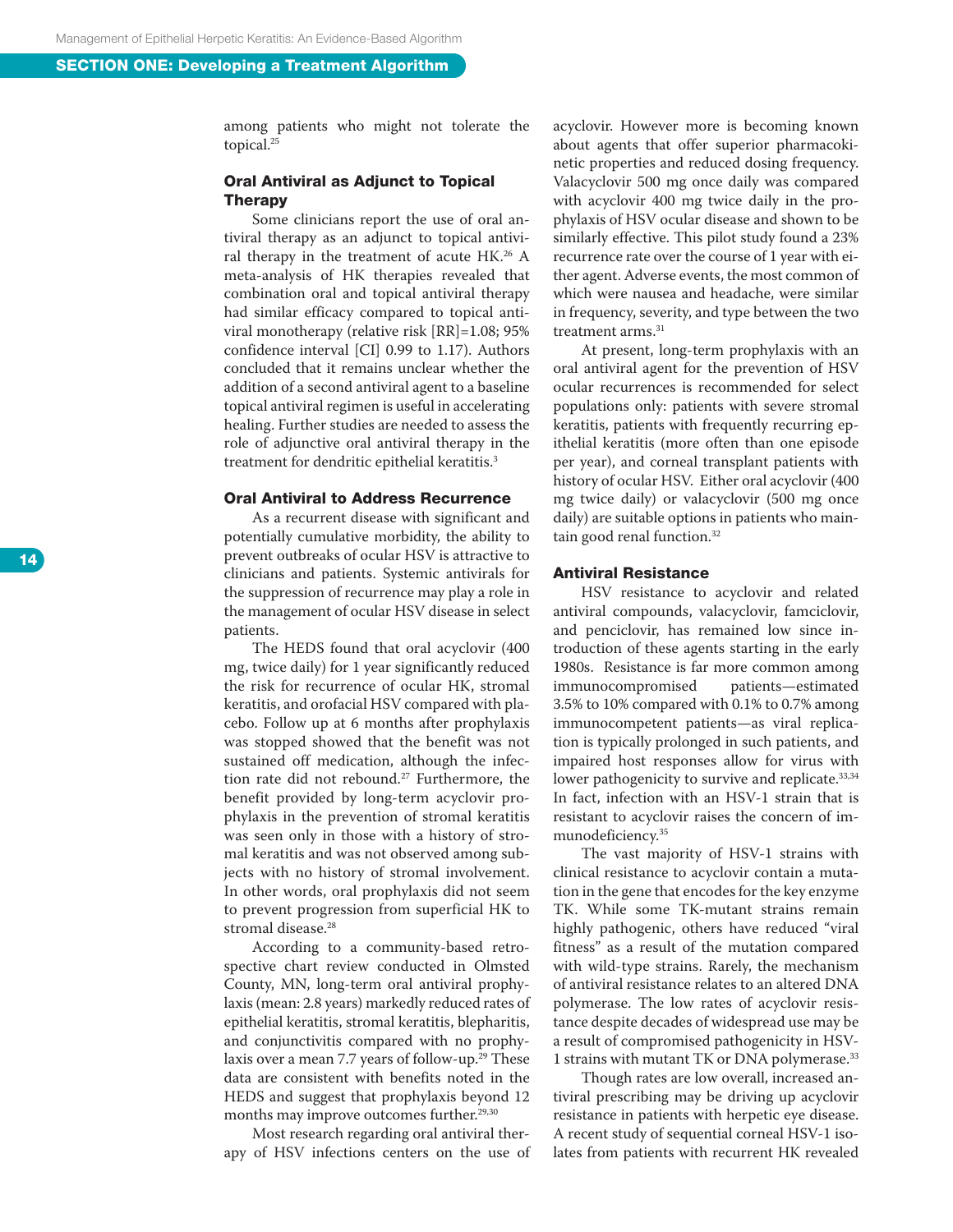an acyclovir resistance rate of 6.4%, surprisingly high for an immunocompetent population.<sup>34</sup> All patients in this study with an acyclovir-resistant HSV strain had received treatment with acyclovir within the past year. Lack of clinical responsiveness to treatment—slow healing over several weeks or frequent recurrences—was associated with antiviral resistance.<sup>36</sup>

Acyclovir-resistant HSV strains are resistant to acyclovir's prodrug valacyclovir, and most are cross-resistant to famciclovir.35 Ganciclovir and acyclovir share similar structures and mechanisms of action, therefore cross-resistance is possible.37 In Duan and coworkers' study of corneal HSV isolates, 45% (5/11) of acyclovir-resistant strains were resistant to ganciclovir.<sup>34</sup>

Recovery of HSV and in vitro resistance assays and molecular characterization of isolates should be performed prior to switching therapy in patients who are refractory to initial therapy.34 This may necessitate a referral to a corneal specialist with expertise in infectious disease management.

**REFERENCES** 

- 1. Kaufman HE. Part three: the historical perspective. Advances in the management of ocular herpetic disease. Candeo Clinical/Science Communications. 2011;16-18.
- 2.Vira-A Prescribing Information. Available at: http://www. drugs.com/pro/vira-a.html Accessed on November 5, 2012.
- 3. Wilhelmus KR. Antiviral treatment and other therapeutic interventions for herpes simplex virus epithelial keratitis. Cochrane Database of Systematic Reviews 2010, Issue 12.
- 4. Tosti A, Tosti G. Thimerosal: a hidden allergen in ophthalmology. *Contact Dermatitis.* 1988;18:268-273.
- 5. Stern GA, Killingsworth DW. Complications of topical antimicrobial agents. *Int Ophthalmol Clin.* 1989;29:137-142.
- 6.Viroptic Ophthalmic Solution, 1% Sterile (trifluridine ophthalmic solution) Archived Drug Label. Available at: http:// dailymed.nlm.nih.gov/dailymed/archives/fdaDrugInfo. cfm?archiveid=7007. Accessed on 9/4/12.
- 7. Drugs@FDA: Viroptic. Available at: http://www.accessdata.fda.gov/scripts/cder/drugsatfda/index.cfm?fuseaction=- Search.DrugDetails Accessed on 2/15/13.
- 8. Zovirax (acyclovir) prescribing information. Research Triangle Park, NC: GlaxoSmithKline; 2007.
- 9. Drugs@FDA: Zovirax. Available at: http://www.accessdata.fda.gov/scripts/cder/drugsatfda/index.cfm?fuseaction=- Search.Label\_ApprovalHistory Accessed on 2/15/13.
- 10. Pavan-Langston D. Part one: the research perspective. Advances in the management of ocular herpetic disease. Candeo Clinical/Science Communications. 2011;1-9.
- 11.Valtrex (valacyclovir hydrochloride) prescribing information. Research Triangle Park, NC: GlaxoSmithKline; 2011.
- 12. Drugs@FDA: Valtrex. Available at: http://www.accessdata.fda.gov/scripts/cder/drugsatfda/index.cfm?fuseaction=Search.DrugDetails Accessed on 2/15/13.
- 13. Famvir (famciclovir) prescribing information. East Hanover, NJ: Novartis Pharmaceuticals Corporation; 2012.
- 14. Drugs@FDA: Famvir. Available at: http://www.accessdata.fda.gov/scripts/cder/drugsatfda/index.cfm?fuseaction=- Search.DrugDetails Accessed on 2/15/13.
- 15. Zirgan (ganciclovir ophthalmic gel) 0.15% NDA application no. 22-211. Center for drug evaluation and research, medi-

cal review. Letter date: November 14, 2008.

- 16. Zirgan (ganciclovir ophthalmic gel 0.15%) prescribing information. Tampa, FL: Bausch & Lomb, Inc; 2010.
- 17. Kaufman HE, Haw WH. Ganciclovir ophthalmic gel 0.15%: safety and efficacy of a new treatment for herpes simplex keratitis. Curr Eye Res. 2012;37:654-60.
- 18. Shiota H, Naito T, Mimura Y. Anti-herpes simplex virus (HSV) effect of 9-(1,3-dihydroxy-2-propoxymethyl)guanine (DHPG) in rabbit cornea. *Curr Eye Res.* 1987;6:241-245.
- 19.Villarreal EC. Current and potential therapies for the treatment of herpes-virus infections. *Prog Drug Res.* 2003;60:263-307.
- 20.Colin J, Hoh HB, Easty DL et al. Ganciclovir ophthalmic gel (Virgan 0.15%) in the treatment of herpes simplex keratitis. *Cornea.* 1997;16(4):393-9.
- 21. Colin J. Ganciclovir ophthalmic gel, 0.15%: a valuable tool for treating ocular herpes. *Clin Ophthalmol.* 2007;1(4):441- 53.
- 22. Foster CS. Ganciclovir gel—a new topical treatment for herpetic keratitis. *US Ophthalmic Review.* 2008;3:52-6.
- 23. Epstein SP, Ahdoot M, Marcus E, Asbell PA. Comparative toxicity of preservatives on immortalized corneal and conjunctival epithelial cells. *J Ocular Pharmacol Ther.* 2009;25:113-119.
- 24. Tripathi BJ, Tripathi RC, Kolli SP. Cytotoxicity ophthalmic preservatives on human corneal epithelium. *Lens Eye Toxic Res.* 1992;9:361-375.
- 25. Collum LMT, McGettrick M, Akhtar J, et al., Oral acyclovir (Zovirax) in herpes simplex dendritic corneal ulceration. *Br J Ophthalmol.* 1986;70:435–438.
- 26. Guess S, Stone DU, Chodosh J. Evidence-based treatment of herpes simplex virus keratitis: a systematic review. *Ocul Surf.* 2007;5:240-250.
- 27. HEDS Group. Acyclovir for the prevention of recurrent herpes simplex virus eye disease. *NEJM.* 1998;339:300-306.
- 28. HEDS Group. Oral acyclovir for herpes simplex virus eye disease: effect on prevention of epithelial keratitis and stromal keratitis. Herpetic Eye Disease Study Group. *Arch Ophthalmol.* 2000;118:1030-1036.
- 29. Young RC, Hodge DO, Liesegang TJ, Baratz KH. Incidence, recurrence, and outcomes of herpes simplex virus eye disease in Olmsted County, Minnesota, 1976-2007: the effect of oral antiviral prophylaxis. *Arch Ophthalmol.* 2010;128:1178-1183.
- 30. Uchoa UBC, Rezenda RA, Carrasco MA, Rapuano CJ, Laibson PR, Cohen EJ. Long-term acyclovir use to prevent recurrent ocular herpes simplex virus infection. *Arch Ophthalmol.* 2003;121:1702-4.
- 31. Miserocchi E, Modorati G, Galli L, Rama P. Efficacy of valacyclovir vs acyclovir for the prevention of recurrent herpes simplex virus eye disease: a pilot study. *Am J Ophthalmol.* 2007;144:547-551.
- 32. Kim T, Chang V. Part two: the clinical perspective: Advances in the management of ocular herpetic disease. Candeo Clinical/Science Communications. 2011:10-15.
- 33. Piret J. Boivin G. Resistance of herpes simplex viruses to nucleoside analogies: mechanisms, prevalence, and management. Antimicrobiol *Agents Chemother.* 2011;55:459-472.
- 34. Duan R, de Vries RD, Osterhuas ADME, Remeijer L, Verjans GMGM. Acyclovir-resistant corneal HSV-1 isolates from patients with herpetic keratitis. *J Infect Dis.* 2008; 198: 659-663.
- 35. Bacon TH, Levin MJ, Leary JJ, Sarisky RT, Sutton D. Herpes simplex virus resistance to acyclovir and penciclovir after two decades of antiviral therapy. *Clin Microbiol Rev.* 2003;16:114-128.
- 36. Duan R, de Vries RD, van Dun JM, et al. Acyclovir susceptibility and genetic characteristics of sequential herpes virus type 1 corneal isolates form patients with recurrent herpetic keratitis. *J Infect Dis.* 2009;200:1402-1414.
- 37. Croxtall JD. Ganciclovir ophthalmic gel 0.15%: in acute herpetic keratitis (dendritic ulcers). *Drugs.* 2011;71:603-610.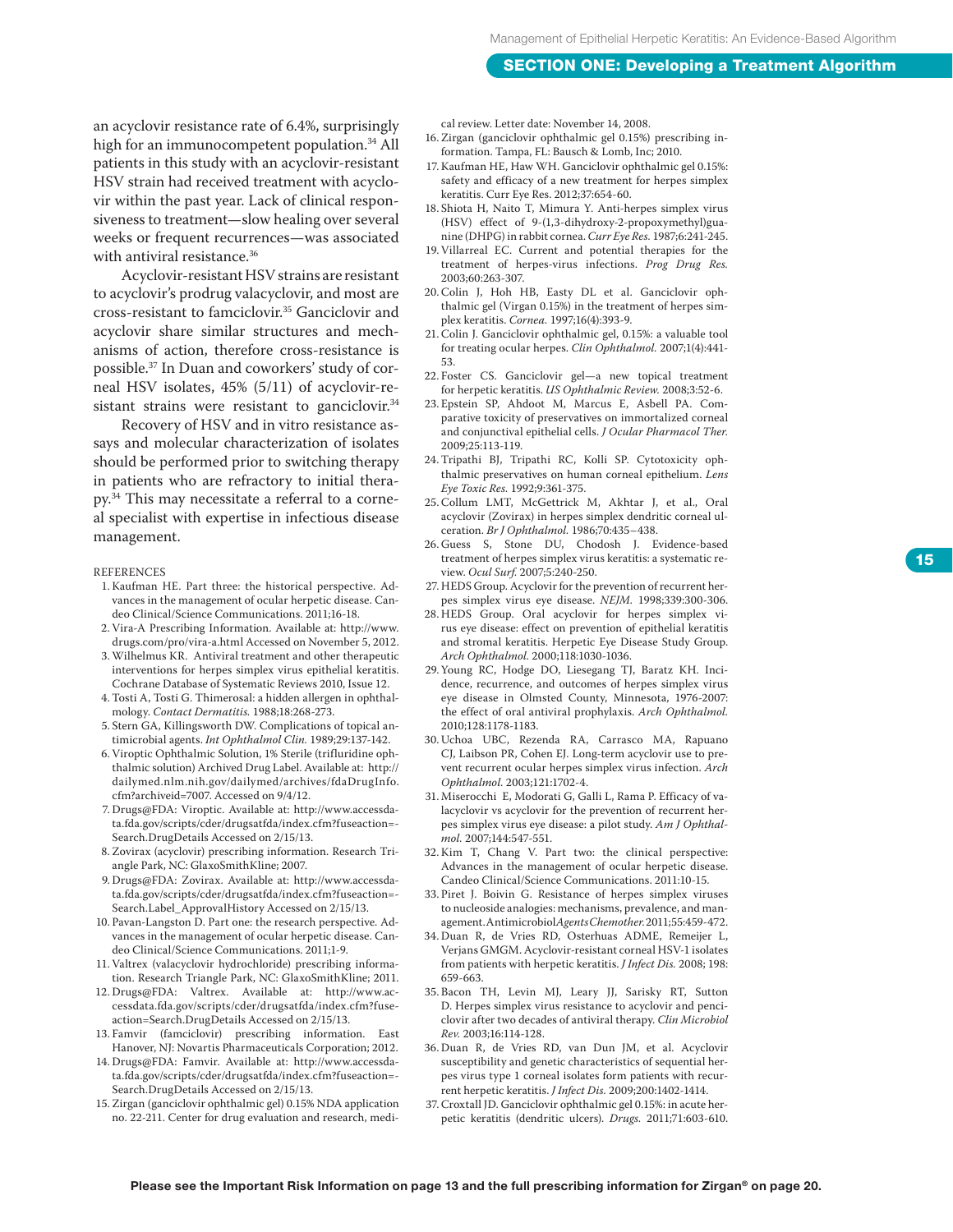#### Treatment Algorithm

#### **DIAGNOSIS**

Accurate diagnosis of HK is often straightforward and rests mainly on history, physical examination, and slit lamp examination. Patients with a history of recurrent HK, classic signs and symptoms of acute keratitis (such as tearing and foreign body sensation), and, in particular, the

Figure 9





HSV corneal ulceration before (A) and after 7 days of treatment with ganciclovir ophthalmic gel 0.15% (B). Reduction in uptake of fluorescein stain demonstrates epithelial healing of the corneal ulceration. Note, too, the marked decrease in ciliary flush. *(Images courtesy John D. Sheppard, MD.)*

pathognomonic dendritic lesion on slit lamp examination may reliably be diagnosed as having HK.

#### Optional Adjunctive Treatment: Debridement

Various physical methods of debridement to reduce viral load have been used since the pre-antiviral era and remain in use in some settings today. For the most part, however, such techniques have been abandoned due to the time and effort required, the risk of damaging Bowman layer, and the potential to<br>increase inflammation inflammation and scarring. When used without concomitant antiviral therapy, debridement alone is associated with an increased risk of recrudescent epithelial keratitis.<sup>1</sup>

The diverse methodologies, surgical tech-

niques, and skill levels of the participants make comparing clinical trials of physicochemical debridement techniques for the treatment of HK challenging; and few have compared physical techniques to placebo.<sup>1,2</sup> Thus, reviews of the literature that have sought to offer evidence-based guidelines on the matter have been largely inconclusive. There may be some improvement in speed of healing when debridement is used prior to topical antiviral therapy, although percentage of eyes healed was not affected.2

#### When in Doubt, Treat

When historical and physical examination clues are lacking or unclear, and acute herpetic keratitis is suspected, viral culture and/or PCR may be attempted. It should be remembered that false negative results are common, and the

use of rose bengal or lissamine green stain may interfere with diagnostic testing. Thus, samples should be taken for viral diagnostic tests *before* the instillation of rose bengal or lissamine green.

Treatment should not be deferred while awaiting the results of culture or PCR. It is advisable to begin topical treatment promptly in all suspected cases of acute herpetic keratitis. If the diagnosis is in question, empirical treatment should *not* include corticosteroids, as this may aggravate infections caused by HSV, fungus, *Acanthamoeba*, or other pathogens.

#### Recommended Treatment: Ganciclovir Ophthalmic Gel 0.15%

Ganciclovir ophthalmic gel 0.15%, applied five times daily (or every three hours while awake) is the recommended first-line treatment for dendritic HK. The initial dosing should be continued for the duration of time required for the corneal ulcer to heal (Figures 9A and 9B). (Healing can be defined as an absence of fluorescein uptake at the ulcer site; this typically, but not invariably, occurs within 1 week.) Once the ulcer has healed, the ganciclovir dose should be reduced to three times daily and continued for 7 days thereafter. Patients should be advised to avoid wearing contact lenses while experiencing signs and symptoms of HK and during the course of treatment with ganciclovir gel.

Recommendation of ganciclovir as first-line treatment is based upon the following evidence, as discussed in this monograph:

- Topical ophthalmic antiviral agents allow for high concentration of drug on the cornea and in the tear film, with negligible systemic uptake
- As a second generation antiviral, ganciclovir gel is preferentially taken up by virusinfected cells, sparing host cells
- Ganciclovir gel has been proven comparable in efficacy and safety to acyclovir ointment (available outside the US) in the treatment of HK
	- $\bullet$  Ganciclovir gel has been in use outside of the US since 1995<sup>3</sup>
- Ganciclovir gel is preserved with BAK, a non-mercury based preservative
	- $\bullet$  Mercury-based preservatives have been associated with substantial ocular toxicity and allergy
	- $\triangleleft$  Ganciclovir gel is the only topical ophthalmic antiviral agent with a nonmercury-based preservative
- Ganciclovir gel is well tolerated by patients,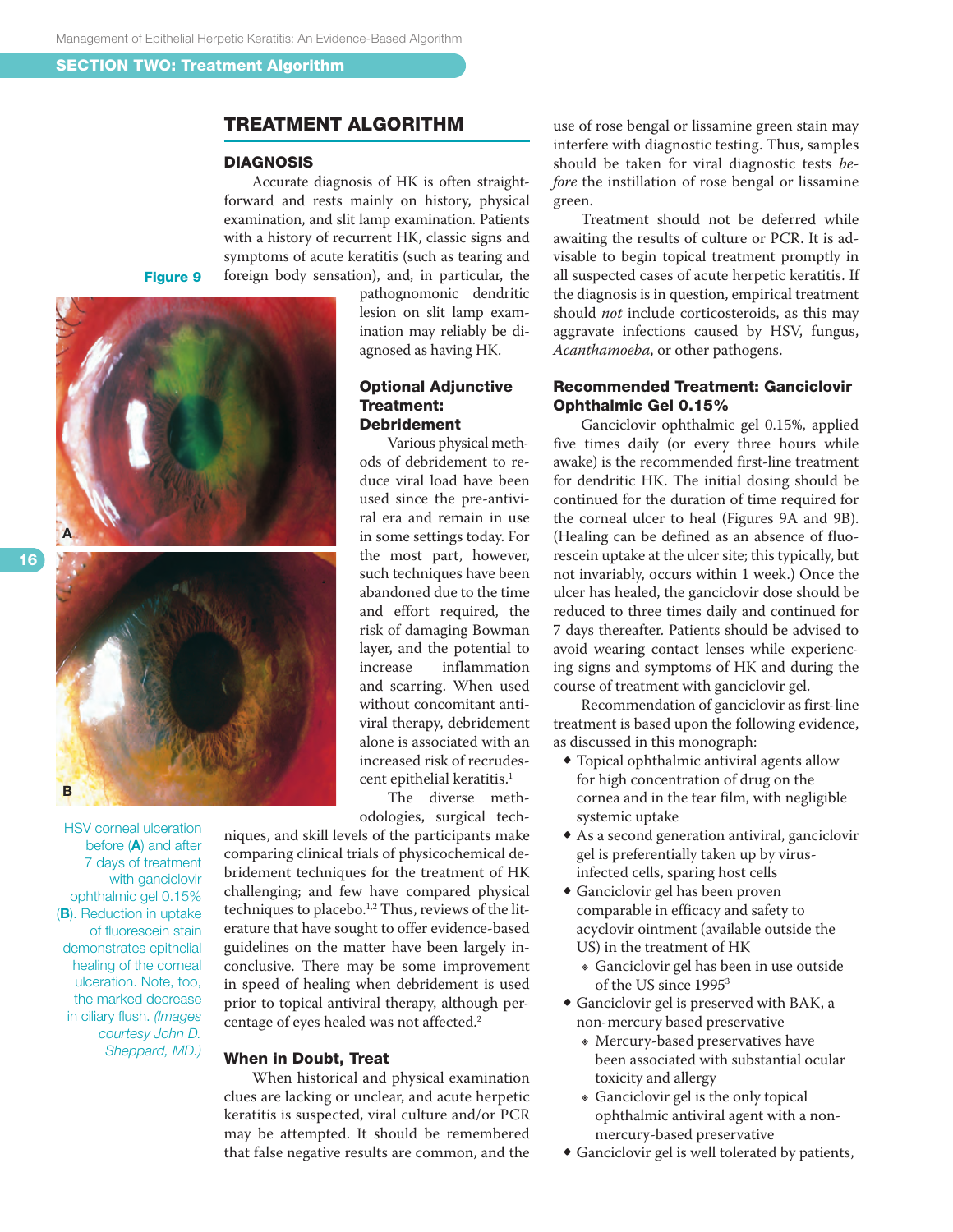#### **SECTION TWO: Treatment Algorithm**



\* In clinical trials, "healed" was defined as the absence of fluorescein staining at the ulcer site.

Please see the Important Risk Information on page 13 and the full prescribing information for Zirgan<sup>®</sup> on page 20.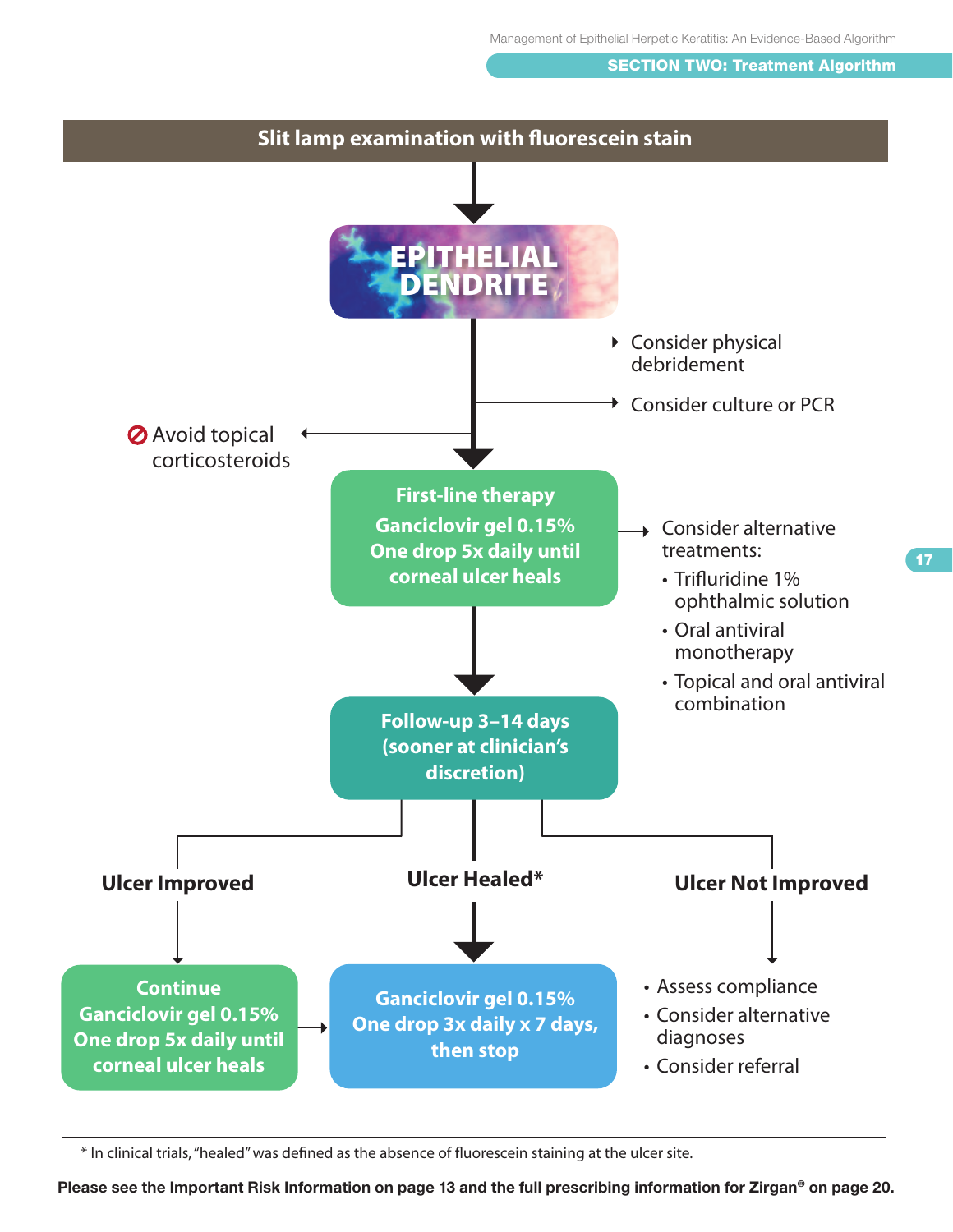has a convenient dosing schedule, and does not require refrigeration

 $\bullet$  These attributes contribute to patient convenience

#### Alternative Treatment Options

Trifluridine 1% ophthalmic solution is a reasonable alternative choice for the acute treat ment of HK, particularly when low medication cost is a top priority. Trifluridine should not be used for longer than 21 days due to the signifi cant potential for ocular toxicity. 4

Although used in some clinics, oral antiviral monotherapy for the treatment of uncomplicat ed epithelial HK has become less attractive since the development of effective selective topical antiviral treatment. Trials comparing the use of oral and topical antivirals in the treatment of HK are lacking, and unlikely to be performed as topical therapy has been shown to be effective and well tolerated. 2 Patients who are unable to tolerate topical treatment, such as those who have undergone corneal grafting, may be candi dates for oral antiviral treatment (with acyclovir, valacyclovir, or famciclovir), which was shown to be as effective as topical treatment in at least one study. 5

#### Adjunctive Treatment Options

If undertaken, ulcer debridement (see above) should be performed prior to the instilla tion of antiviral gel.

Systemic antiviral medication may be used as an adjunct to topical treatment of HK, al though evidence for added benefit over topical treatment alone is lacking. 2 Select patients may benefit from adjunctive oral antiviral therapy, such as those with large dendritic lesions, geo graphic lesions, significant iritis, or who are immunocompromised. Patients with comor bid HSV dermatoblepharitis warrant adjunc tive treatment with systemic antiviral therapy. Recommended therapies include oral acyclovir (400 mg five times daily) or valacyclovir (500 mg three times daily).

Several studies have reported successful treatment of HK with interferon, either alone, or in combination with debridement or antiviral therapy. As an adjunct to antiviral therapy, inter feron may speed healing of HK ulcers, however it has not been consistently shown to improve healing rates. 2 For this reason, interferon is not generally recommended as first-line therapy for uncomplicated HSV keratitis.

Patients with ocular HSV complicated by increased intraocular pressure (IOP) require monitoring and treatment as appropriate for the elevated IOP.

#### Follow-up

Patients should be reexamined 1 to 2 weeks following initiation of treatment or sooner at the discretion of the clinician. If the diagnosis is in question, or if the ulceration is severe, fol low up as early as 48 to 72 hours to assess ini tial response to treatment may be appropriate. Typically, healing is first evident at the sites of actively replicating virus in the terminal bulbs of the ulcer; however, various patterns of healing may be observed. Patients who are responding well to therapy will have substantial reduction in the size of the ulcer or full reepithelialization at follow-up. Once the ulcer is healed, patients should continue on ganciclovir gel at a reduced dosing frequency of three times daily for an ad ditional 7 days.

Patients who are improved but not fully healed should continue on ganciclovir gel five times daily until the ulcer is healed and then re duce the dosage to three times daily for an addi tional 7 days.

Most patients respond well to topical anti viral therapy; however, occasionally follow-up examination will reveal a lack of improvement or progression of the ulcer. This may be at tributable to factors related to the disease, the host, the treatment, or a combination of factors. Leading considerations in such cases include lack of patient compliance with treatment or an inaccurate diagnosis. If one is confident that nei ther the diagnosis nor compliance is in question, referral to a corneal specialist may be warranted to confirm the diagnosis, rule out antiviral re sistance, and/or modify the treatment regimen.

#### references

- 1 . Wilhelmus KR. The treatment of herpes simplex virus epi thelial keratitis. *Tr Am Ophth Soc.* 2000;98:505-532.
- 2 . Wilhelmus KR. Antiviral treatment and other therapeutic interventions for herpes simplex virus epithelial keratitis. Cochrane Database of Systematic Reviews 2010, Issue 12.
- 3 . Zirgan (ganciclovir ophthalmic gel) 0.15% NDA application no. 22-211. Center for drug evaluation and research, medi cal review. Letter date: November 14, 2008.
- 4 . Viroptic Ophthalmic Solution, 1% Sterile (trifluridine oph thalmic solution) Archived Drug Label. Available at: http:// dailymed.nlm.nih.gov/dailymed/archives/fdaDrugInfo. cfm?archiveid=7007. Accessed on 9/4/12.
- 5 . Collum LMT, McGettrick M, Akhtar J, et al., Oral acyclovir (Zovirax) in herpes simplex dendritic corneal ulceration. *Br J Ophthalmol.* 1986;70:435–438.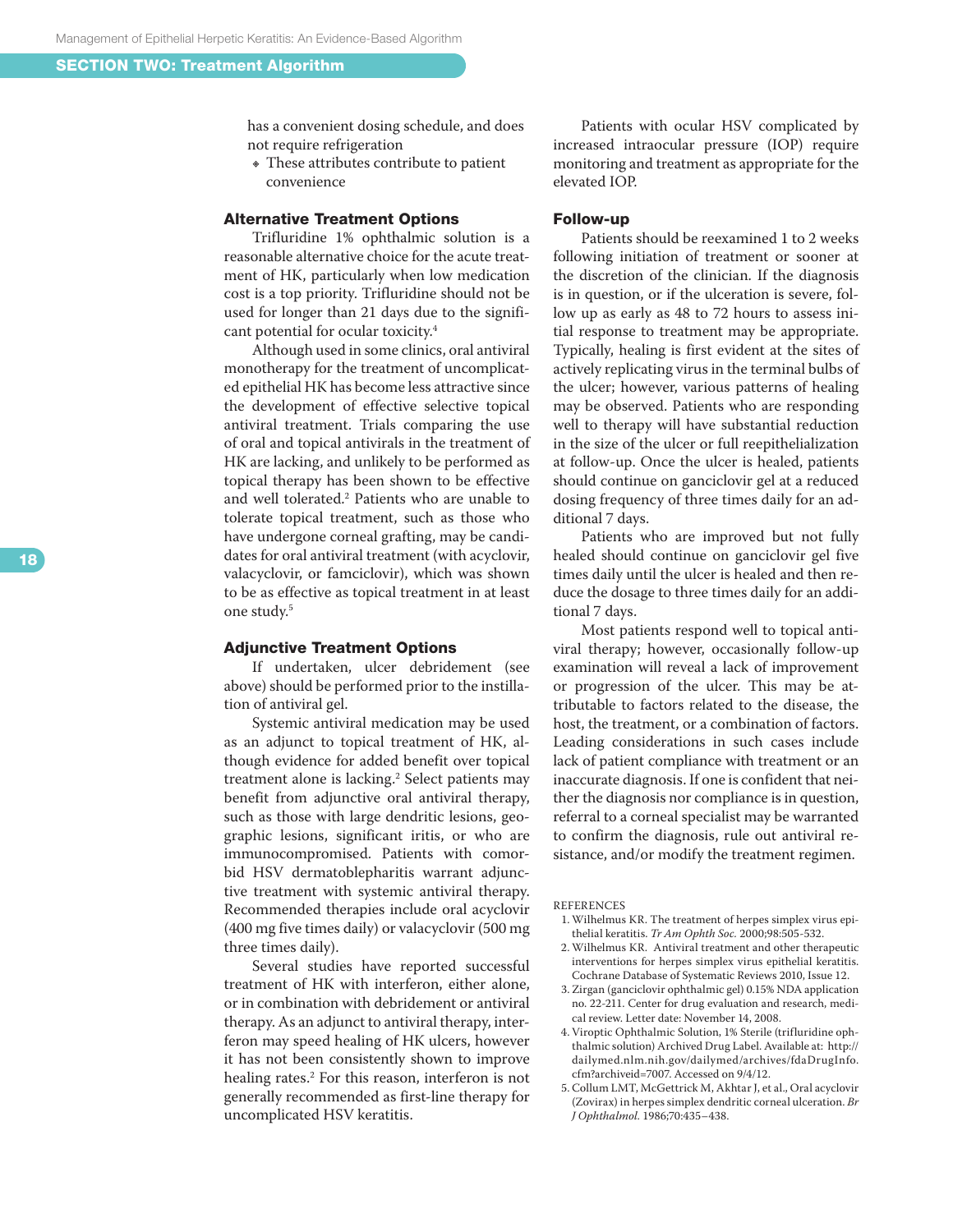#### I. Key preclinical studies: ophthalmic **GANCICLOVIR**

Moreira LB, Oliveira C, Seitz B, et al. In vitro effects of antiviral agents on human keratocytes. *Cornea.* 2001;20:69- 72.

Castela N, Vermerie N, Chast F, et al. Ganciclovir ophthalmic gel in herpes simplex virus rabbit keratitis: intraocular penetration and efficacy. *J Ocul Pharmacol.* 1994;10:439-51.

Lowe E, Jiang S, Proksch JW. Rapid ocular penetration of ganciclovir with topical administration of Zirgan to rabbits. Poster presented at the 2011 Annual Meeting of the Association for Research in Vision and Ophthalmology; April 30–May 5, 2011; Fort Lauderdale, FL.

Trousdale MD, Nesburn AB, Willey DE, et al. Efficacy of BW759 (9-[[2-hydroxy-1(hydroxymethyl)ethoxy]methyl] guanine) against herpes simplex virus type 1 keratitis in rabbits. *Curr Eye Res.* 1984;3:1007-15.

Shiota H, Naito T, Mimura Y. Anti-herpes simplex virus (HSV) effect of 9-(1,3-dihydroxy-2-propoxymethyl)guanine (DHPG) in rabbit cornea. *Curr Eye Res.* 1987;6:241-5.

Gordon YJ, Capone A, Sheppard J, et al. 2'-nor-cGMP, a new cyclic derivative of 2'NDG, inhibits HSV-1 replication in vitro and in the mouse keratitis model. *Curr Eye Res.* 1987;6:247-53.

Varnell ED, Kaufman HE. Comparison of ganciclovir ophthalmic gel and trifluridine drops for the treatment of experimental HK. Presented at the 2008 Annual Meeting of the Association for Research in Vision and Ophthalmology; April 27–May 1, 2008; Fort Lauderdale, FL.

#### II. Key studies in healthy human subjects: ophthalmic gancicloviR

Pouliquen P, Elena PP, Malecaze F. Assessment of the safety and local pharmacokinetics of a 0.15% gel of ganciclovir (Virgan) in healthy volunteers. *Invest Ophthalmol Vis Sci.* 1996;37:S313.

#### III. Clinical Trials: ophthalmic **GANCICLOVIR**

Colin J. Ganciclovir ophthalmic gel, 0.15%: a valuable tool for treating ocular herpes. *Clin Ophthalmol.* 2007;1:441-53.

Foster CS. Ganciclovir gel—a new topical treatment for HK. *US Ophthalmol Rev Touch Briefings.* 2008;3:52–6.

Tabbara KF, Balushi NA. Topical ganciclovir in the treatment of acute herpetic keratitis. *Clin Ophthalmol.* 2010;4:905–12.

Croxtall JD. Ganciclovir ophthalmic gel 0.15%: in acute herpetic keratitis (dendritic ulcers). *Drugs.* 2011;71:603-10.

Kaufman HE, Haw WH. Ganciclovir ophthalmic gel 0.15%: safety and efficacy of a new treatment for herpes simplex keratitis. *Curr Eye Res.* 2012;37:654-60.

Colin J, Hoh HB, Easty DL, et al. Ganciclovir ophthalmic gel (Virgan 0.15%) in the treatment of Herpes simplex keratitis. *Cornea.* 1997;16:393–9.

Colin J. Ganciclovir ophthalmic gel, 0.15%: a valuable tool for treating ocular herpes. *Clin Ophthalmol.* 2007;1:441-53.

Hoh HB, Hurley C, Claoue C, et al. Randomised trial of ganciclovir and acyclovir in the treatment of herpes simplex dendritic keratitis: a multicentre study. *Br J Ophthalmol.*  1996;80:140-3.

#### IV. Other Clinical Studies: Ophthalmic **GANCICLOVIR**

Tabbara KF. Treatment of herpetic keratitis. *Ophthalmology.* 2005;112:1640.

#### V. Key clinical studies: ophthalmic acyclovir (available in EuropE)

La Lau C, Oosterhuis JA, Versteeg J, et al. Acyclovir and trifluorothymidine in herpetic keratitis: a multicentre trial. *Br J Ophthalmol.* 1982;66:506-8.

Hovding G. A comparison between acyclovir and trifluorothymidine ophthalmic ointment in the treatment of epithelial dendritic keratitis. A double blind, randomized parallel group trial. *Acta Ophthalmol.* 1989;67:51-4.

Colin J, Tournoux A, Chastel C, et al. Superficial herpes simplex keratitis. Double-blind comparative trial of acyclovir and idoxuridine (author's translation). *Nouv Presse Med.* 1981;10:2969–75.

McCulley JP, Binder PS, Kaufman HE, et al, A doubleblind, multicenter clinical trial of acyclovir vs idoxuridine for treatment of epithelial herpes simplex keratitis. *Ophthalmology.* 1982;89: 1195–2000.

Young BJ, Patterson A, Ravenscroft T. A randomised double-blind clinical trial of acyclovir (Zovirax) and adenine arabinoside in herpes simplex corneal ulceration. *Br J Ophthalmol.* 1982;66:361-3.

#### VI. Meta-analysis of topical antiviral **TREATMENTS**

Wilhelmus KR. Antiviral treatment and other therapeutic interventions for herpes simplex virus epithelial keratitis. Cochrane Database of Systematic Reviews 2010, Issue 12.

#### VII. Oral antiviral monotherapy

Collum LMT, McGettrick M, Akhtar J, et al., Oral acyclovir (Zovirax) in herpes simplex dendritic corneal ulceration. *Br J Ophthalmol.* 1986;70:435–8.

Wilhelmus KR. Antiviral treatment and other therapeutic interventions for herpes simplex virus epithelial keratitis. Cochrane Database of Systematic Reviews 2010, Issue 12.

#### VIII. Adjunctive Treatments: Interferon, Debridement, Oral

Wilhelmus KR. Antiviral treatment and other therapeutic interventions for herpes simplex virus epithelial keratitis. Cochrane Database of Systematic Reviews 2010, Issue 12.